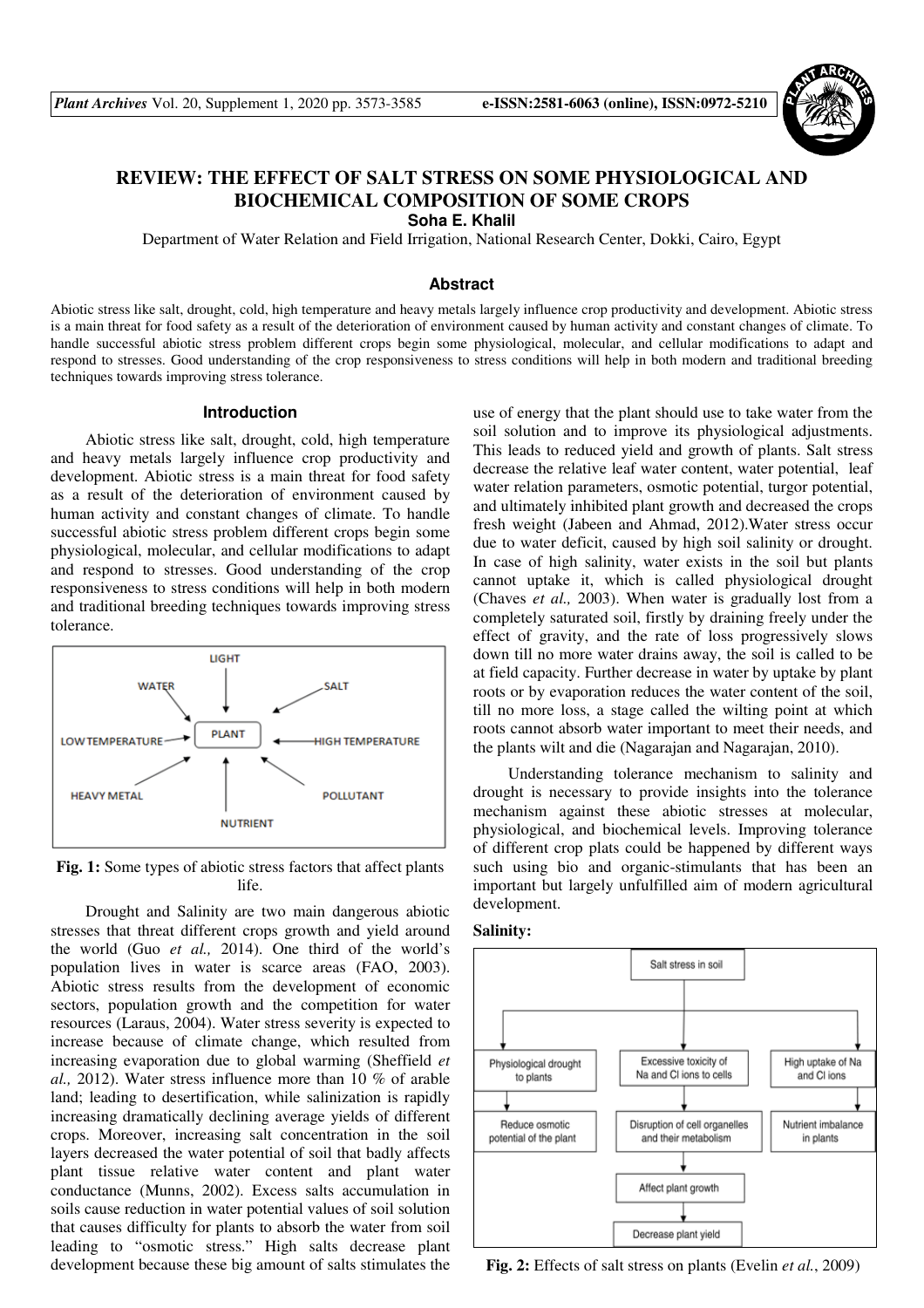Salinity is one of the main abiotic stresses in arid and semi-arid areas where more than 6% of the world surfaces are salt affected. Nacl is the greatest pervasive, superabundant and soluble salt in the world (FAO, 2008). In the arid and semiarid regions, lack of organic and inorganic nutrients and high rate of evapotranspiration causing increase in soil salinity and sodicity (Shannon *et al.*, 1994). The major cause of salty soil could be the use of low quality irrigation water. Where, the high quality water is always used for domestic purposes or in industry and polluted or salty water is used for lands cultivation (Bouwer, 2002). Salty soils can be divided according to the electrical conductivity of the soil saturation extract (EC) and by definition, in to soils with EC"s of 4 dS/m or more are accounted as saline soils and soils with EC"s greater than 15 dS/m which accounted as strongly saline soils (Omami, 2005).

The factors that responsible for soil salinization are many in number, such as human activities, climate, topography of lands, and salt constituents (Blumwald *et al.*, 2004). According to salt composition, numerous anions and cations are responsible for soil salinization but the major important ion precipitate are  $CI^-$  and  $Na^+$  where  $CI^-$  causes high toxicity and nutrient imbalances in plants, while Na+ particularly causes the soil dispersion (Hasegawa *et al.*, 2000). Increasing the concentrations of salt in soil layers alters plant natural process such as molecular, biochemical and physiological processes as well as crop yield that is reduced by soil or water salinization in terms of quantity and quality (Silvera *et al.*, 2001).

Intensity of salinity depends on the physics and chemistry of soils, the concentration of salt in irrigation water, plants type, irrigation schedules and plant growth stages (Vicente *et al.*, 2004). To cope with the problem of salinity, it is important to improve the salt tolerant genotypes. At low salinity levels the plant injury are caused by nutritional imbalances, osmotic stress, and ion toxicity (Wahome *et al.*, 2001). While, under moderate up to high salinity levels, the nutritional imbalances are caused by the

interferences of salt ions and their toxicity, which resulted from the accumulation of ions especially  $Na^+$  and  $Cl^-$  which are the major cause of salinity on biochemical and physiological composition in different crop plants (De-Pascale *et al.*, 2003). Efforts to produce salt tolerant genotypes need a good understanding of the effects of salinity on plants of different crops, responses of plants in terms of, biochemical, molecular and physiological activities to salinity and recognition of complex mechanisms of salt tolerance in plants.

## **1. Morphological effects of salt stress on crop plants:**

Many researchers recorded reduction in plants growth under salt stress conditions, but the level of this reduction depended on environmental conditions, level of salt, stages of growth and type of plants. Salinity causes reduction in germination rate, germination index, seedling length, germination percentage, root /shoot length ratio and seed vigor (Khodadad, 2011). Salinity inhibits rapidly stems and leaves growth, whereas roots elongation may increase. Ion toxicity is the main cause of growth reduction under saline conditions (Chinnusamy *et al.,* 2005). Many researchers recorded that plant growth reduced under saline irrigation condition. The first effect of salinity on plants is the reduction in its growth parameters caused by the fall in osmotic potential which reduced the uptake of nutrients and water by stressed roots (Jose *et al.,* 2017). Root and shoot growth reductions are clearer and cause severe, senescence, necrosis, and chlorosis, of old and young leaves (Munns, 2002). Salinity has also been found to change the morphology of root system and decrease the plant total root length (Álvarez *et al.*, 2014). A general reduction in fresh and dry weights has been recorded in most plant tissues exposed to salinity, and it is especially noticeable in the shoot system. Different researchers have revealed the reduction in fresh and dry weights to the decrease in the number of leaves or in leaf abscissions. Another typical response to salt stress is a reduction in total leaf area (Jose *et al.,* 2017).



**Fig. 3:** Influence of drought stress on morphological, physiological and biochemical characters (Farooq *et al.*, 2015).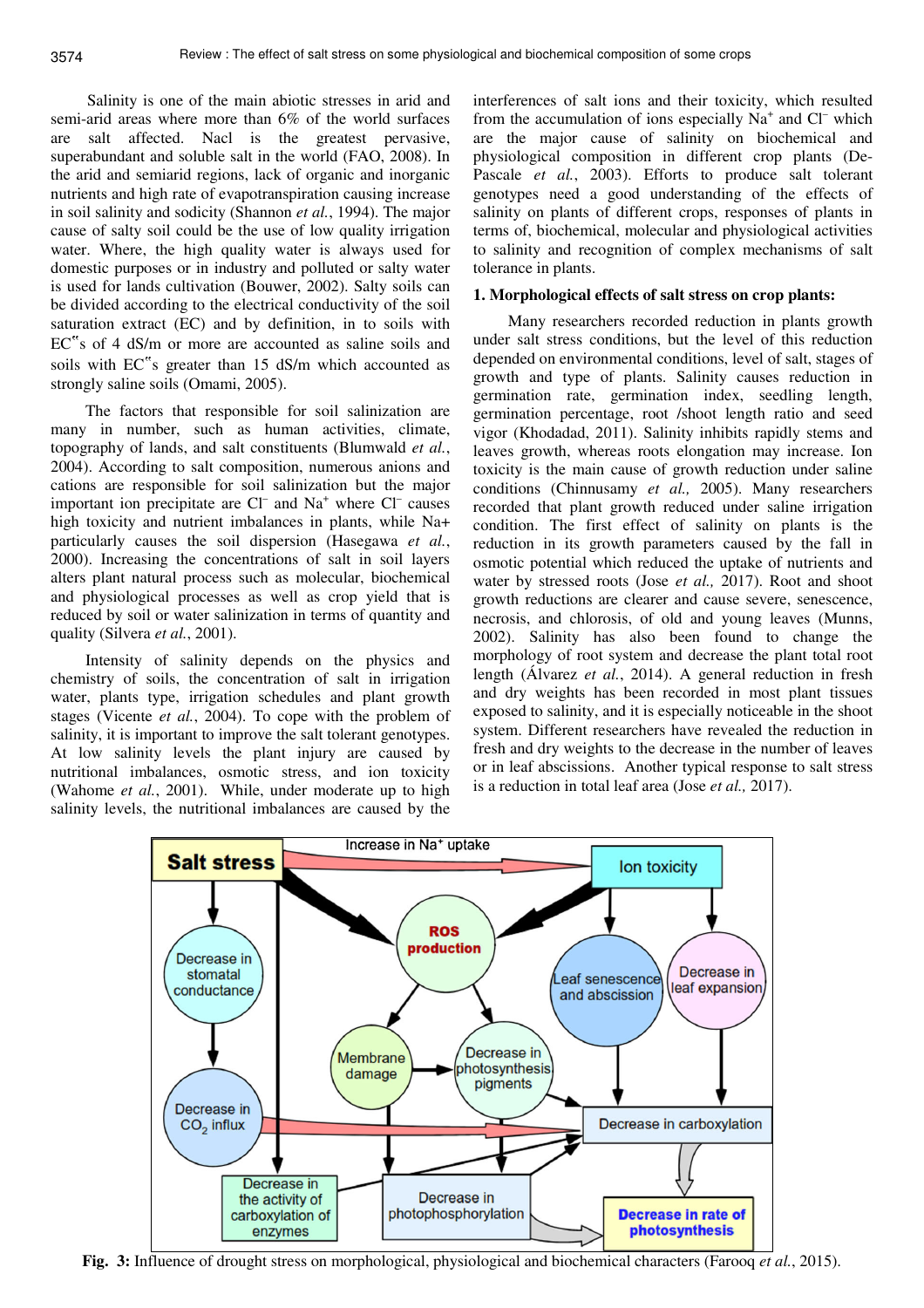The decrease in leaves number as a result of salinity could be contributed to its direct effect on cell division which resulted from fall in nucleic acid synthesis and/or stimulation of its break down. The decrease in leaf number because of salt stress could also be due to the increase in leaf abscission caused by hormonal imbalance that caused by the increase in ABA and decrease in IAA levels in stressed plants if compared to control leaf (Wu *et al.,* 2005). The reduction in the leaf area might be considered as a resistance mechanism that minimizes the loss of water through transpiration (Ruiz-Sánchez *et al.,* 2000). Increasing salt concentration in irrigation water was limiting leaf area, caused plant growth reduction, and changing the relation between root and the aerial parts. Salinity stress makes different crop plants showed drier root mass than shoot, causing increase in root to shoot ratio (Fernández-García *et al.,* 2014). The changes formed in leaf anatomy are also an important method to study the effect of abiotic stress, including salt stress on different crops (Acosta-Motos *et al.*, 2015). A field experiment was carried out by Longstreth and Nobel (1979), to study the effect of different salinity levels on three plants with different responses to salinity (*Atriplex patula*, salt-tolerant plant; *Gossypium hirsutum*, moderately salt-tolerant plant; and *Phaseolus vulgaris*, salt-sensitive plant). To found the changes that happened in plant leaf anatomy, these scientist measured different leaf parameters, like leaf succulence, epidermal, mesophyll and leaf thickness; the surface area of mesophylls per unit leaf surface area; the diameter of spongy cells; the length and diameter of palisade cells and the ratio of mesophyll cell surface area to leaf surface area. The salttolerant specie which were irrigated with different saline solutions (0.05, 0.1, 0.2, 0.3 and 0.4 M), revealed more leaf thickness resulted from the increase in mesophyll and epidermal thickness. Finally, great increases were obtained in the leaf succulence records. While opposite effects were obtained in the other two species which were less tolerant to salt stress. In addition, Romero-Aranda *et al.* (1998) recorded anatomical disturbances caused by chloride salts such as NaCl, KCl and ClCa<sub>2</sub> in both tolerant (*Cleopatra mandarin*) and sensitive (*Carrizo citrange*) citrus varieties. They noticed changes in leaf anatomical characters in both varieties, such as the increase in the lower area/volume ratio of mesophyll cells and leaf thickness. Salt stress also reduced the intercellular air spaces and increased the succulence of leaves and the surface/volume ratio of tissue and cells density. These results indicated that irrigated citrus crop with saline water caused increase in leaf thickness combined with several metabolic changes such as low  $Mg^{+2}$  content, low chloride overloading, chlorophyll damage and stomatal closure, which may contribute decline in photosynthesis. Navarro *et al.* (2007) noticed also anatomical changes under saline conditions in *Arbutus unedo* leaves by optical microscopy in cross sections. A comparison between salineirrigated and control plants revealed that no significant difference in the cell size of the upper palisade layer. While, significant increases appeared in the cell size of the lower palisade layer which in parallel with the levels of NaCl salinity (0 mM, 52 mM and 105 mM NaCl). These authors also observed a great reduction in the intercellular air spaces

in the spongy mesophyll tissue in stressed leaves compared to untreated leaves, and this reduce the conductance of  $CO<sub>2</sub>$ . Fernández-García *et al.* (2017) studied the leaf mass/ leaf area ratio in henna plants treated with high salinity irrigation level. Stressed henna plants react to high and low salinity by improves leaf mass to leaf area. They also observed that high salinity level caused increase in leaf thickness in salt-stressed henna plants which may maximize the photosynthesis potential. Furthermore, Kelij (2013) reported decrease in the numbers of vascular bundles under salt stress conditions in stem of *Aeluropus littoralis*. In addition, Naz *et al.* (2013) showed reduction in the metaxylem area of five ecotypes of *Aeluropus lagopoides* by increase in salt concentration at different ecotypes. Behrouz *et al.* (2017) recorded also in some halophytes, sharp reduction in xylem vessel diameter after salinity treatments which reduced up to 800 mM, also they noted reduction in phloem diameter under NaCl stress. They added that the most anatomical and morphological characters like stem diameter, stem length, metaxylem diameter, vascular bundles, and phloem diameter were reduced under salt stress conditions.

Similar changes in morphological characters under salt stress conditions were obtained by Akıncı and Lösel (2010) who mentioned that the stress conditions caused great decrease in stem height, leaf area index, leaf number, fresh and dry weights of cotton (*Gossypium hirsutum*) plants and some *Cucurbitaceae* species. They added that the stress conditions not only influence on morphological characters but also changes bio-mass ratio. Similar results observed on *Salvia officinalis* (Ben Taarit *et al.,* 2009); *Thymus capitatus* (Ezz El-Din *et al.,* 2009 and Khalil, 2016); *Nigella sativa*  (Hussain *et al.,* 2009); and basil (Said-Al Ahl and Mahmoud, 2010).

# **2. Physiological effects of salt stress on crop plants:**

## **2.1 Effect of salinity on photosynthesis:**

Photosynthesis process is the most important process in which green plants make their own food, they convert solar energy into chemical energy and produced organic compounds and oxygen by  $CO<sub>2</sub>$  fixation. Photosynthesis process is badly affected by salt stress in different ways, like the inhibition of  $CO<sub>2</sub>$  fixation and concentration due to stomatal closure, the reduction or destruction of photosynthetic pigments including carotenoids, chlorophyll a and chlorophyll b (Qados, 2011), and adversely affect the photosynthetic processes, and electron carrier (Sudhir *et al.,* 2005). The inhibition in photosynthesis process due to salinity resulted from reduction in chlorophyll concentration and content. Total photosynthesis rate declined due to decrease in leaf characters such as reduction in leaf expansion and development, as well as increase in leaf abscission, increase the exposure to salinity caused, membrane damage, complete stomatal closure, ion toxicity, which become the main factors responsible for photosynthetic diminish. Generally, the total carotenoid and chlorophyll concentrations in plant leaves are reduced under salt stress condition where the chlorosis begin in the oldest leaves during the salinity stress (Farooq *et al.,* 2015).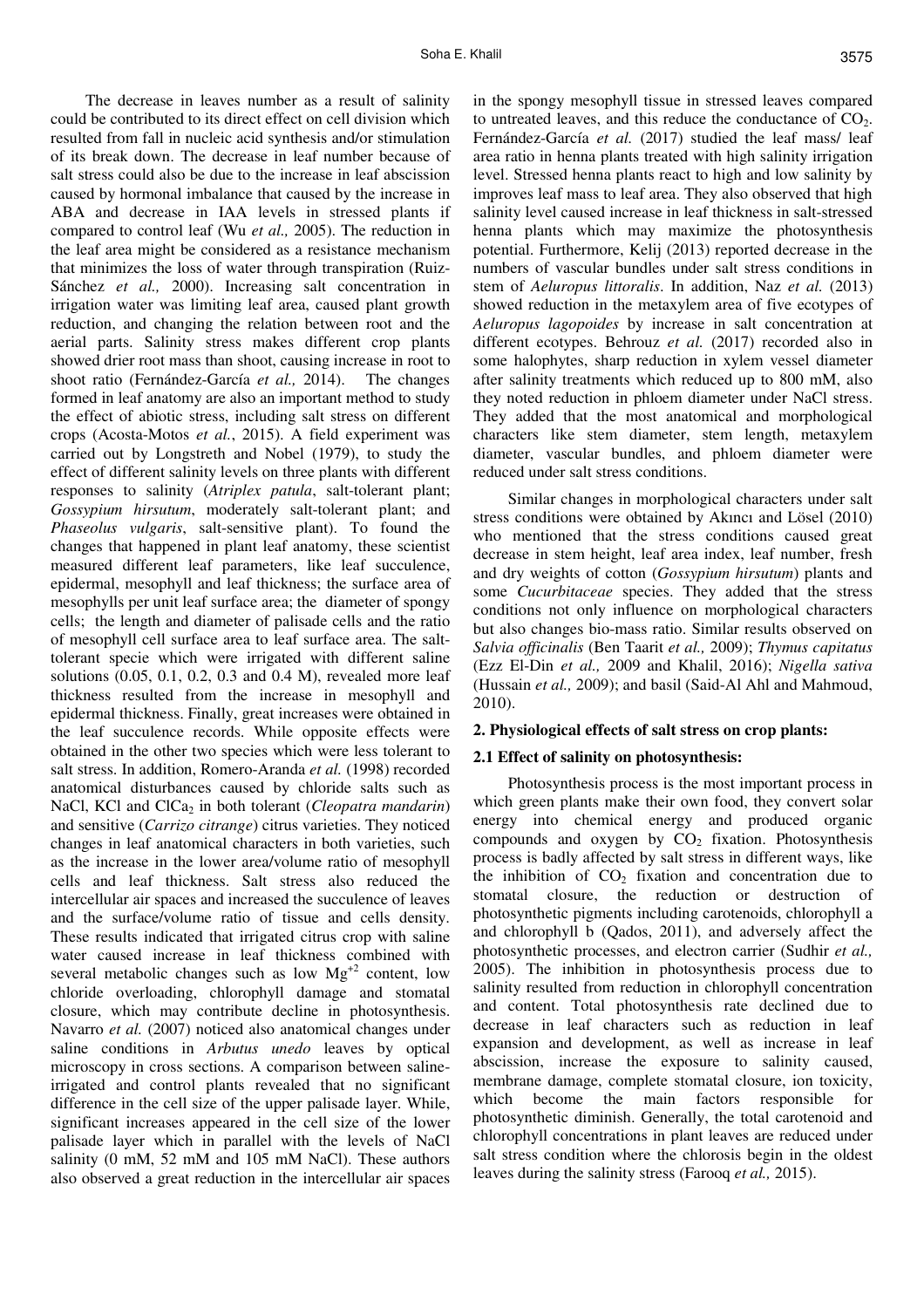

Iyengar and Reddy (1996) reported decreases in photosynthetic rate under saline conditions caused by number of factors including:

- 1. Reduced water availability and high osmotic potential in plants cells caused decrease in the  $CO<sub>2</sub>$  conductance and cell membrane dehydration as well as reduction in photosynthetic electron transport due to reduction in intercellular spaces.
- 2. Toxicity of sodium chloride ions, the Cl ion prevent  $NO<sub>3</sub>$  and N uptake by the roots caused inhibition in photosynthetic rate, and consequently reduced the absorption of  $NO<sub>3</sub>$  and N which related to the osmotic stress that may explain the bad effect of salt stress on photosynthesis process (Fisarakis *et al.*, 2001).
- 3. The complete close of stomata due to abscessic acid accumulation which causes decrease in  $CO<sub>2</sub>$  supply so that the availability of  $CO<sub>2</sub>$  for photosynthesis process restricted.
- 4. Changes in enzyme activities.
- 5. Advancing senescence of leaves induced by salinity stress.

The reduction in leaves number due to salt stress, could be due to its direct effect on cell division that caused by decrease in nucleic acid formation and/or stimulation of its break down (Ashraf and O'leary*,* 1996). The reduction in number of leaves as a response to stress conditions could also be contributed to stimulation of leaf abscission caused by hormonal imbalance that resulted from decreased IAA levels and increased ABA level in stressed as compared with control leaves (Wu *et al.,* 2005). Moreover, the total leaves area /plant badly reduced by the increase in severity and duration of stress conditions, especially in the sensitive varieties. furthermore, Chaitante *et al.* (2000) recorded that salt stress greatly reduced leaf area expansion and root length but these two processes are not equally influenced, root

growth is reduced to a less extent than leaf growth, and photosynthate partitioning is changed due to increment in root/shoot ratio (Akıncı and Lösel, 2009).

The two important factors causing stomatal closure are always the reduction in water potential of leaf tissues and cells and the increase in the content of gaseous carbon within the leaves (Schulze, 1986). Since, stomata limitation is drastically affected when a plant is under stress condition than when it is not, accordingly photosynthesis always reduces in parallel with, or greater than, stomatal conductance (Cornic *et al.,* 1989). Massaci *et al.* (2008) indicated on cotton (*Gossypium hirsutum*) that photosynthesis process was hardly affected by stress conditions. In the coconut palm, the stress caused photosynthetic inhibition, which is due to the reduction in  $CO<sub>2</sub>$  permeability from the surrounded atmosphere to the leaf intercellular spaces due to stomatal closure (Gomes and prado, 2007). In addition, salinity could induce reversible and significant alterations in the physiological stress indicators which related to plant water relations, leaf gas exchange and growth, but they were unable to induce any changes in the photochemical activity of young *J. curcas* plants (Silva *et al.,* 2010b), although salt stress induced significant reduction in leaf chlorophyll content (Silva *et al.,* 2010). This decline in the phohotosynthetic pigment accumulation as a response to salt stress was due to the ultra-structural damage of plastid tissue especially the membranes protein of thylakoids that in turn causes untying of photo system 2 that captures photons, so its efficiency decreased, thus causing ATP and NADPH production, decreases in electron transfer, and eventually CO2 fixation processes (Abdalla and El-Khoshiban, 2007) on different wheat verities. Similar results also obtained by Topbjerg *et al.* (2015) on different wheat varieties. Najar *et al.* (2019) also reported on *Medicago truncatula* reduction in photosynthesis rate by the inhibition of  $CO<sub>2</sub>$  assimilation and conductance caused by PSII damage.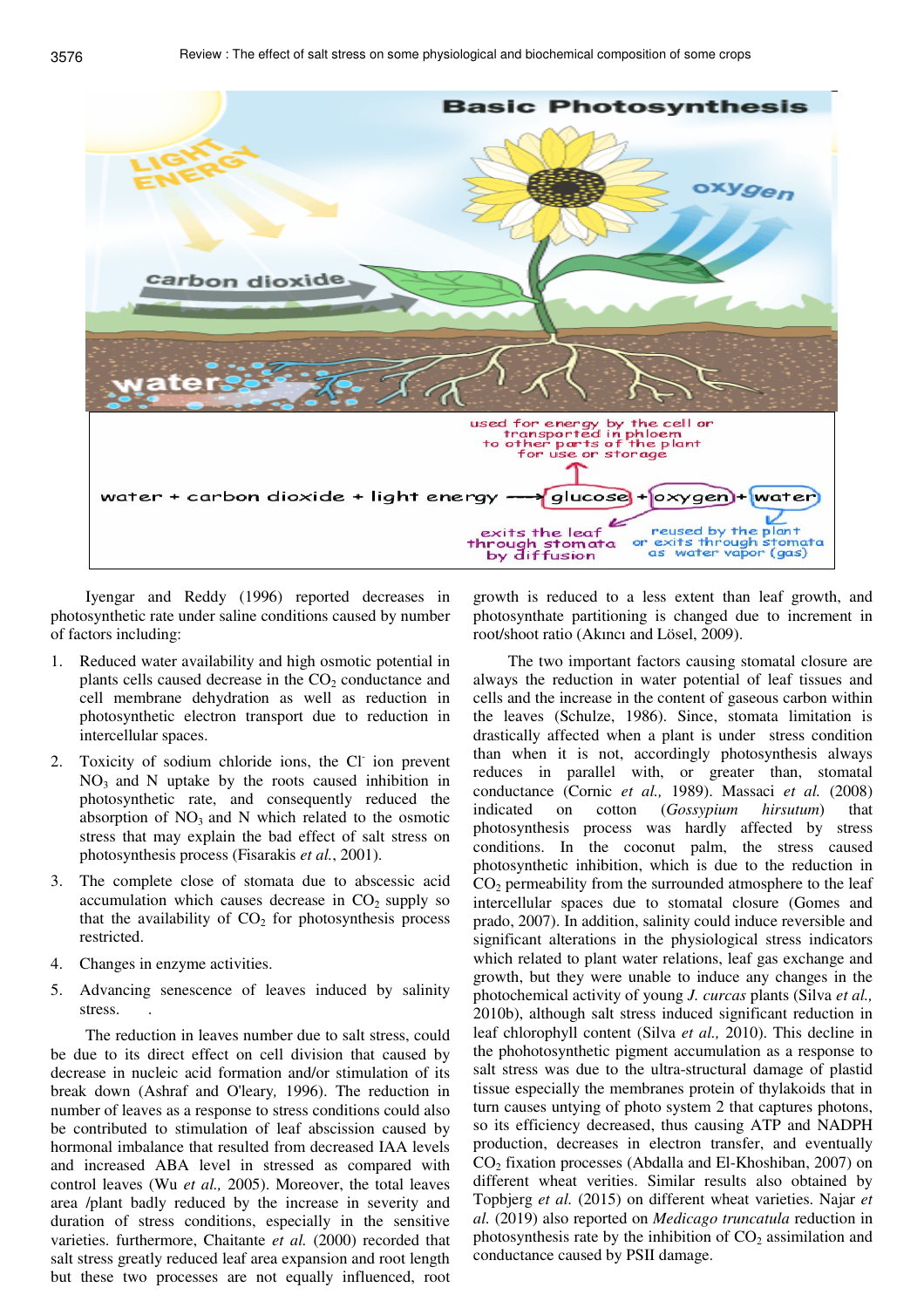## **2.2. Effect of Salinity on photosynthetic pigments:**

Several researchers reported decreases in total carotenoid and chlorophyll contents of plant leaves under salt stress, where the chlorosis begin in the oldest leaves at salt stress conditions (Agastian *et al.*, 2000). There is strong evidence that salt stress reduced chlorophylls, carotenoids and photosynthetic enzymes, (Stepien and Klobus, 2006). Kennedy and De Filippis (1999) recorded declined in the concentration of protochlorophyll, chlorophylls, and carotenoids of *Grevilleai licifolia* plant. They also indicated that the reduction in protochlorophyll was more than Chla and carotenoids are more decreased, where anthocyanin pigments are significantly increased in this case under salt stress. Also, Amuthavalli and Sivasankaramoorthy (2012) demonstrated on pigeon pea that salt treatments caused diminish in the content of all photosynthetic pigments and to a certain extent changed their ratios. They returned the decrease in their content to plant mineral deficiency. They also added that carotenoid decreased to a lesser extent than Chl. Moreover, Meloni *et al.* (2003) revealed also that ion accumulation in leaves of stressed plants adversely affected Chlorophyll content. In addition, Garsia-Sanchez *et al*. (2002) explained that the decrease of Chlorophyll concentration in the plants grown under saline conditions could be due to both the inhibition in synthesis of that pigment and to the increase in their degradation. They also added that, Chla was better protected or less sensitive to salt stress compared to Chlb. Moreover, Khavari-Nejad and Mostofi (1998) stated in an experiment on salinity effects on leaves of different tomato cultivars that the concentration of carotene and total chlorophyll were reduced under NaCl stress. Similar results obtained by Alamgir and Ali (1999) who stated under salinity conditions, that the leaf pigments in nine varities of rice plant were decreased. Furthermore, Lu and Vonshak (1999) reported that the ratio of carotenoid/chlorophyll in the *Cyanobacterium* (*Spirulina platensis*) did not changed, but there was a significant reduction in the phycocyanin/ chlorophyll ratio. Moreover, Rahneshan *et al.* (2018) found that the photosynthetic pigments, including chla, chlb, and total chl, significantly decreased by high and moderate salinity levels in sensitive plants, while they remained unchanged in tolerant plants. The reduction of in the content of these pigments under salt stress conditions is caused by the fast break down or slow synthesis of these pigments in plant cells. Several researches have been stated the role of carotenoids pigments as an effective antioxidant that stabilize and protect the photochemical processes of photosynthesis under salt stress condition. Carotenoids play an important role in preventing the chlorophyll-photosensitized formation of  ${}^{1}O_{2}$  by intercepting chlorophyll triplet states and protection of photosynthesis. Accumulation of carotenoids in different crops for osmotic regulation in stressed leaves had been recorded by Khan *et al.* (2001) on wheat, Gunes *et al.* (2008) on chickpea cultivars, and Khalil and Abdel-Salam (2015) on *Origanum vulgare*. On the other hand, Wang and Nil (2000) showed that salt stress induced increases in chlorophyll accumulation in *Amaranthus* plant.

# **2.3. Effect of Salinity on osmotic adjustment mechanisms and water relations:**

Salinity stress diminished the leaf water relations including leaf turgidity percent, turgor potential, water potential, water relation parameters, osmotic potential, as

well as plant growth, and plant fresh weight. Under salinity stress, water potential of the soil solution become reduced that inhibited seed germination caused by sodium toxicity, which make water absorption is difficult by seeds. Moreover, the relative water content declined due to salt application, the reduction in relative water content, and a loss of cell turgor reduced water availability for cell elongation (Jabeen and Ahmad 2012). There are two important things:

- i) In high salinity levels, plants accumulate great amounts of Cl– and Na<sup>+</sup> ions in their leaves than normal situation that caused decrease in leaf osmotic and water potentials and induced more reduction in their water potentials.
- ii) The reduction in hydraulic conductance of the root caused decrease in the water quantity that flow from the root system to the leaves, resulting in water deficiency in the leaf tissues.

Osmotic potential resulting from the net accumulation of different types of solutes in response to water stress resulting from salinity or drought by keeping cell turgor, also osmotic adjustment necessary to allow growth to continue under low water potential condition (Gomes *et al.,* 2006). Turner and Jones (1980) had defined osmotic adjustment as "the lowering water deficits or salinity", osmotic adjustment always depends on photosynthesis process to get the compatible solute when cell dehydration becomes dangerous, and photosynthesis is delay causing in a less amount of solute supply for osmotic adjustment mechanism. With continued water stress as a result of salinity, osmotic adjustment delays, but cannot completely stopped. Silva *et al.* (2010) explain osmotic stress as a physiological event often related to excessive water deficit that can decrease plant growth parameters. They added that the osmotic adjustment is a cellular adaptive process related to stress-tolerant plants, that making them able to complete growing under drought or salt stress, which is usually defined as a decrease in the cell sap osmotic potential resulting from a net increase in intracellular solutes rather than from a loss of cell water (Kusaka *et al.,* 2005). This mechanism had been considered as an important physiological adaptation characteristic associated with drought or salt tolerance plants, and it has drawn much attention during the last years (Hussine *et al.,* 2009).

Several physiological works indicated that at stress conditions, non-structural carbohydrates including sucrose, alcohols, sugar, and hexoses increased in amount in different plant tissues. However, seeds of different plants accumulated large amounts of total soluble sugar and proline for osmotic regulation as a response to salinity, which improved their water relations and the enzyme activities which regulate the process of germination. Plants also accumulate organic solutes like glycine betaine, sucrose, glutamic acid and proline (Hussain *et al.,* 2016). They also added that the accumulation of these and other organic ions increase osmotic regulation, resulting in an increase in osmotic pressure and decrease in water potential resulting in inward diffusion of water from the surrounding media which lead to maintenance of cell turgor and cell expansion.

Increasing salt concentration in root area decreases the water potential of leaf and consequently, the uptake of nutrients and water by plants root are hard or impossible (Romero-Aranda *et al.*, 2001). Lu *et al.* (2002) in a study on halophyte plant recorded that evaporation rates and leaf water potential reduced by increasing salt concentration. Similar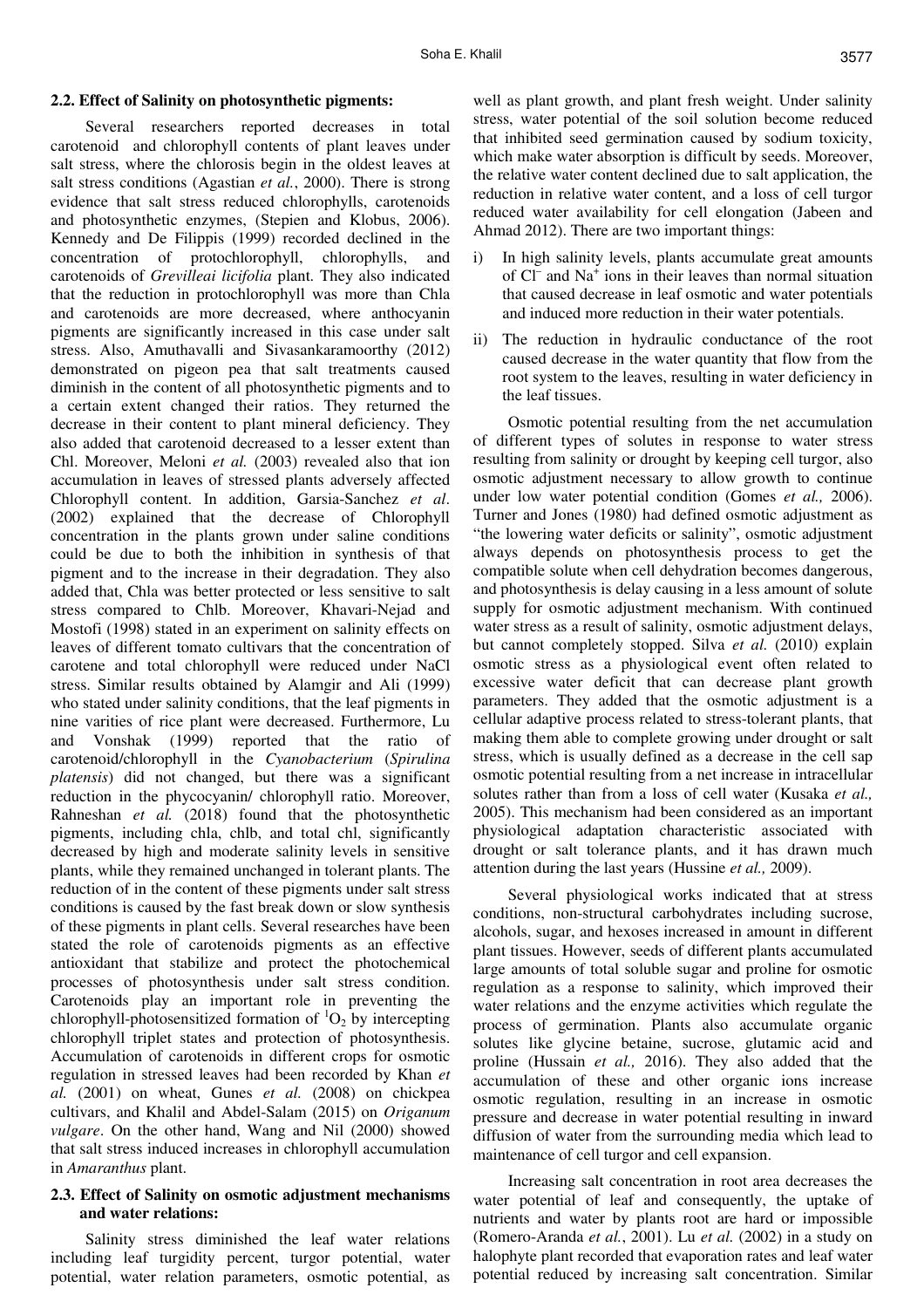results were recorded in *Brassica* genus (Sohan *et al.*, 1999). According to Song *et al.* (2005) as a result of ionic toxicity and osmotic stress there were a decline in halophyte *Sueda*  germination and when salinity stress alleviated, seed germination improved. So, water loss must be limited either by adjusting osmotic potential or regulation of transpiration. Furthermore, Ghoulam *et al.* (2002) on sugar beet varieties indicated that the relative water content decreased due to salt application. Katerji *et al.* (1997) recorded reduction in relative water content and a loss in cell turgor. Many researches had illustrated that the increase in proline concentration was noted in salt-tolerant than in salt-sensitive veritie (Kumar *et al.*, 2010 on rice; Mansour and Ali, 2017). It is evident that high content of compatible solute like proline in plant cell under salinity stress condition involved in adaptation to tolerate osmotic effects which cause reduction in the cellular water potential to a level below the external water potential (Hossain *et al.*, 2015 on soybean). They also added that proline has been reported for ROS scavenging molecule to protect plants body under abiotic stress conditions; and alleviating the bad effect of oxidative injury in plant tissues and cells. Nounjan *et al.* (2018) showed that proline accumulation involved in osmoprotection process and ROS scavenger functions.

# **2.4 Effect of Salinity on nutrient contents and ion levels**:

Under salinity conditions, uptake of  $Na<sup>+</sup>$  and  $Cl<sup>-</sup>$  ions antagonism with the absorption of some important elements like  $K^+$ ,  $Ca^{2+}$ , N, and P by plants, causes nutritional imbalance and reduction in yield quality and quantity (Grattan and Grieve, 1998). Several studies recorded that increase in NaCl amount in root area of different crops results in accumulation of  $Na<sup>+</sup>$  and Cl<sup>-</sup> ions in shoot organs and reduce in  $Mg^{2+}$ ,  $Ca^{2+}$ , and  $K^+$  levels in different crops (Bayuelo-Jimenez *et al.*, 2003). The transport of anions and cations from soil solution to the cell cytoplasm is controlled by cell membranes permeability which has protein transporters that allow the passage of ions through it (Jiménez-Casas, 2009). The passage of  $Na<sup>+</sup>$  ion through the cell membrane is inactive process and it needs membrane proteins to make its passageway possible (Torabi *et al.*   $2011$ ). White and Broadley (2001) reported that  $Cl^-$  passage through cell membrane could be happened by both passive and active ways, and it depends on the external concentration of Cl<sup>-</sup>ions. Active transport of Cl<sup>-</sup>through plasma membrane happened only under the low Cl<sup>–</sup> concentrations in the axternal soil solution (Munns and Tester, 2008). By increasing sodium chloride concentration, the  $K^+$  amount in plant leaves decreased hence it does not affected in sugar beet root (Ghoulam *et al.*, 2002). Several studies reported that the uptake of nitrogen is affected by salt stress so that salinity stress decreased N concentration in different crop (Silvera *et al.*, 2001). Increasing the amount of  $CI^-$  ions in eggplant leaves was associated with decreases in the uptake of  $NO_3$  (Savvas and Lenz, 2000). According to growth stages, levels of salinity and plant species, the concentration of phosphorus will change under saline stress conditions. In most crops, salt stress decreasing P content in plant cells (Kaya *et al.*, 2001). The excessive accumulation of sodium ion (Na<sup>+</sup>) results in ion imbalance, ion toxicity and decrease in plant water uptake also it interferes with plant vital process, while the increase in potassium ion  $(K^+)$  $\frac{1}{2}$  concentration in plant cell can reduce Na<sup>+</sup> ion toxicity through ion balance and osmotic potential adjustment. It has

been indicated that high Na<sup>+</sup> amount causes sharp reduction in  $K^+$  and  $Ca^{2+}$  content that resulted in a sharp reduction of K<sup>+</sup>/Na<sup>+</sup> ratio after treating plant with higher salinity level, which reveals greater leaves damage compared to those in roots (Munns 2008), leaves burning is an important symptom of salinity stress (Zhu, 2003). In salty soils, high concentration of Cl<sup>−</sup> and Na<sup>+</sup> ions in plant root causes strong nutritional disorder in plant. This is due to the antagonism of these ions with other important nutrients elements like, potassium calcium, magnesium, nitrogen, phosphorus, manganese, copper, iron and zinc (Siddiqi *et al.,* 2011). This confirms the view of many authors such as Fortunato *et al.* (2012) on banana plants, Sayed and Gadallah (2014) and Barbos *et al.* (2015) on *Zea maze*.

# **3. Biochemical effects of salt stress on different crops:**

# **3.1 Effect of salinity on protein content:**

Salt stress enhance the formation of reactive oxygen species ROS, like hydroxyl radical, hydrogen peroxide, superoxide and single oxygen radicle. Salinity stressstimulates production of ROS, which causes oxidative damages of macromolecules like DNA, lipids, and proteins, which disturb vital cellular functions of plants (Ahmad and Umar, 2012). Stress conditions bring about qualitative and quantitative changes in plant cell proteins. Under salt condition accumulation of protein in plant cells could play an important role in plants salt tolerance, where the proteins may use as an adjuster of osmotic potential in plants subjected to salinity or may use as a reservoir of energy (Parvaiz and Satyawati, 2008). They recorded that the proteins which formed under salinity are cytoplasmic that can induce changes in cytoplasmic viscosity of the plant cells (Hasegawa *et al.*, 2000). In general, proteins in the plant leave of most crops reduced during water deficiency as aresult of the suppressed synthesis or due to its degradation (Dubey, 1999). Salinity inhibits the synthesis of new proteins and changes gene expression. Moinuddin and Chopra (2004) stated that osmotic adjustment involves an active accumulation of different types of cellular solutes such as soluble proteins within the plant cells in response to lowering of the cellular water potential and reducing the harmful effects of water deficit which caused by salt stress. As a consequence of solutes accumulation the water potential of plant cell is lowered, which attracts water into the cell and leads to maintaining its turgedity. Ashraf and Harris (2004) reported that in salt tolerant verities of sunflower, rice and barley there were a high accumulation of soluble proteins. Osmotin is also a kind of protein that accumulated at salt stress conditions in many crop plants like triplex, tomato, tobacco, and maize (Valentovic *et al.,* 2006). Dehydrins have been the main noticeable group among the accumulated proteins under salt stress and increased in pea, barley, maize, and *Arabidopsis*. Moreover, Kshamata *et al.* (2005) on cotton (*Gossypium hirsutum*) plant indicated that LEA proteins could be considered as a novel form of molecular chaperone which help in preventing the synthesis of damaging protein aggregates under stress conditions. Several proteins were reduced by stress in maize mesocotyls (Valentovic *et al.,* 2006). Progressive water deficit as a result of salt stress increased the concentration of soluble proteins in chickpea leaves; the accumulation of the osmolytes can help the chickpea plants to maintain the structural integrity of membranes and the cell turgor (Najaphy *et al.,* 2010). These results were online with many studies done in this field e.g.,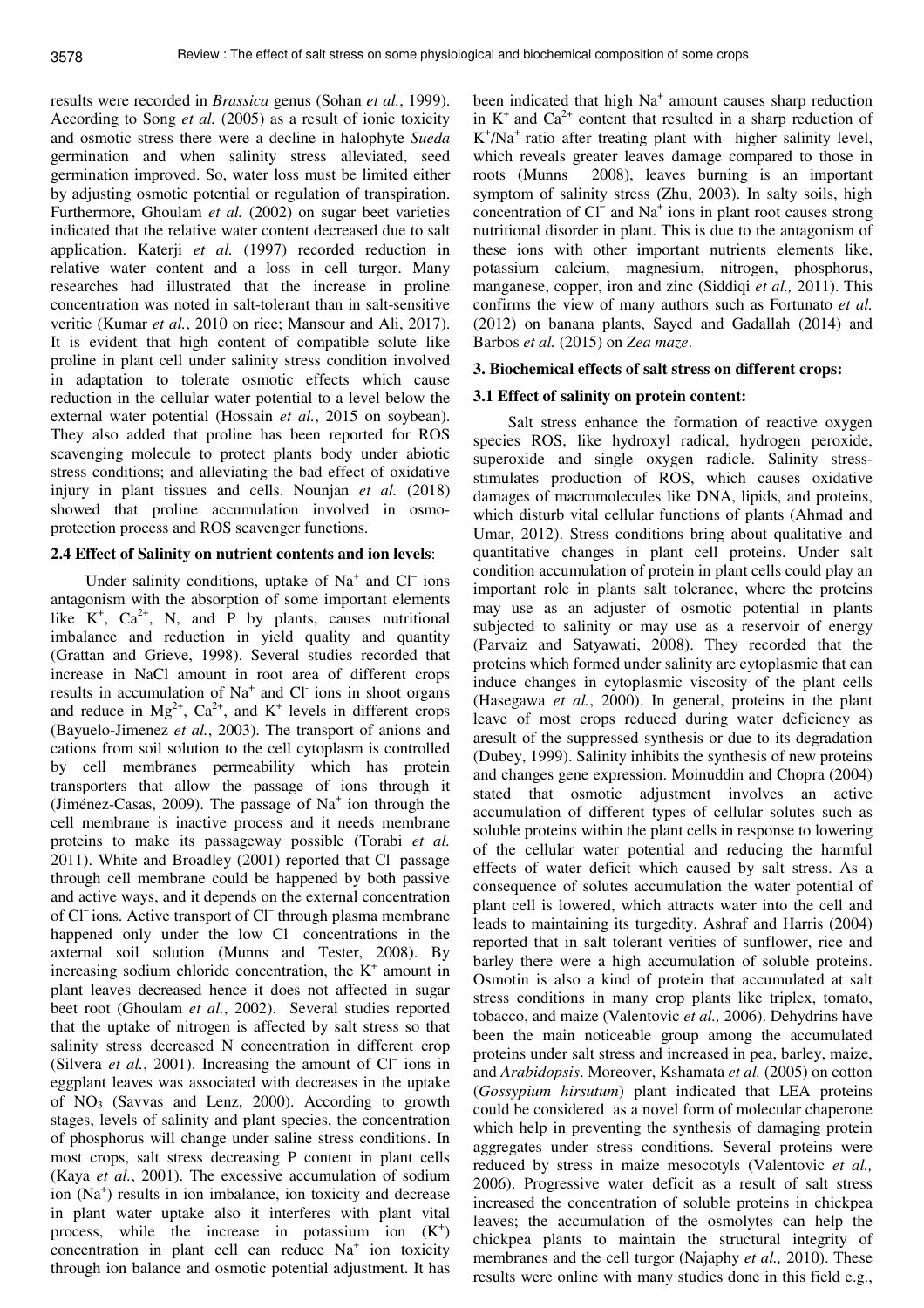Dasgupta and Bewley (1984) who indicated that salinity decreased protein formation in all parts of barley leaf. In addition, Vartanian *et al.* (1987) reported presence of stress specific proteins in tap root of *Brassica* species. Win and Zaw (2017) indicted on *Vigna Mungo* L*.* that salt stress stimulated the accumulation of salt-specific proteins and altered the protein profiles in different crops; they added that the change in protein profiles and accumulation were depended on plant genotypes, salt duration and the salt concentration. The changes of protein profiles under salinity stress were not detected in sensitive genotype, while, the accumulation of newly synthesized protein bands were detected only in salt tolerant genotype.

#### **3.2 Effect of salinity on plant amino acids:**

Some amino acids such as alanine, proline, arginine, leucine, glycine serine, valine, and amides (asparagines and glutamine) as well as the non-protein amino acids (ornithine and citrulline) accumulate in plants exposed to salt stress (Torabi *et al.,* 2010). In addition, Hussain *et al.* (2016) indicated that the accumulation of total free amino acids were greater in leaves of salt tolerant plants than in salt sensitive lines. Proline content is considered to be the first response of plants under salt stress to decrease the leaf osmotic potential. Abdalla and El-Khoshiban (2007) noted that there was a direct proportional relationship between the proline accumulation in roots and shoots of two *Triticium aestivum*  cultivars and the duration and severity of stress compared with control varieties. Also, tolerant varieties had more proline content than sensitive ones. They returned the increments in proline concentrations under stress conditions to the defense mechanism that stressed plants take to decrease the cell osmotic potential, thus promoting inward water uptake with the increases in both cell activity and its turgidity. These findings were confirmed by many studies done in this field e.g., El-Tayeb and Hassanein (2000) on *Vicia faba*; Sawhney and Singh (2002) on wheat and Zhang *et al.* (2006) on soybean. Moreover, Yoshiba *et al.* (1997) and Phutela *et al.* (2000) *on Brassica junce* mentioned that proline concentrated in cells of stressed plants as a result of the decreased rate of its degradation by proline oxidase enzyme and the increased rate of its synthesis by pyrroline-5 carboxylate synthethase.

## **3.3 Effect of Salinity on plant carbohydrates:**

The increase in soluble carbohydrates accumulation in tissue and cells of different crops had been greatly recorded as a response to salt stress, which cause a significant reduction in CO<sub>2</sub> assimilation rate (Murakezy *et al.*, 2003). When the plant is treated with high salinity levels, the increment in reducing sugars reaches to 50% increase (Parvaiz and Satyawati, 2008). Parida *et al.* (2002) mentioned that soluble sugars like mono and disaccharides (fructose, sucrose glucose) and polysaccharides such as starch are increased in amount under salinity stress conditions and had an important role in osmoprotection, radical scavenging, osmotic adjustment, and carbon storage. Parida *et al.* (2002) illustrated on *Bruguiera parviflora* leaves that salinity stress increased reducing and non-reducing sugars and reduced starch*.* In corroboration, Khavari-Nejad and Mostofi (1998) reported that the concentration of total saccharides and soluble carbohydrates are increased significantly, while the starch concentration was not changed in leaves of tomato. Singer and Lindquist (1998) in a research on abiotic stresses recorded that cell content of trehalose which is considered as disaccharide accumulates under different abiotic stresses conditions and protects cell proteins and cell membranes when plant treated with salt stress that led to water deficit and decreased aggregation of denatured proteins. In addition, trehalose prevents cell death and there are some evidence that trehalose is present in tiny amounts in vascular plants (Yamada *et al.*, 2003). Sami *et al.* (2016) contribute the increase in reducing sugars to the osmotic potential of plant tissues and the osmotic adjustment process. The accumulation of reducing sugars in many plants under stress conditions were on line with those recorded by He *et al.*, 2006; Sami *et al.,* 2016 and Yasseen *et al.,* 2018.

#### **3.4Effects of salinity on plant lipids:**

 Abiotic stress may alter the association between membrane proteins and lipids as well as permeability capacity of the cell membranes and enzymes activity. Lipids, considered as one of the major components of the cell membrane, which affected by stress. In plant tissue, polar acyl lipids are the major lipids formed the cell membranous structures (Bishop, 1983). Glycolipids are the main component of chloroplasts membranes which formed about 60% of the membrane and phospholipids are the main important plasma membrane and mitochondrial lipids (Harwood, 1980). Where, triglycerides (fats and oils) are an effective storage form of carbon, at different growth stages especially in seeds (Taiz and Zeiger, 1991). The role of membrane proteins are affected by the lipid bi-layer, where they are either bound at the surface or embedded in. The structure of lipid altered by the environmental conditions are always depend on the physical characters of the lipids unclouded in the cell membrane structure, like fluidity and temperature, that could affect the transport capacity of bio membranes (Gigon *et al.,* 2004). Many workers had reported the effect of various levels of salinity on lipid composition and content in different parts of plants. Wang *et al.* (2002) demonstrated that the stress conditions (water deficiency) could led to membrane dehydration, increase membrane transport capacity and the accumulation of free radicals in maize plants. GeTi-da *et al.* (2006) noted on maize plant that salt stress acted directly on roots, which suffered severe damage because of soil drought and salinity as MDA (the product of lipid peroxidation) accumulated, cell membranes broke down as well as decreases in endogenetic protective enzyme activities. Moreover, Júnior et al. (2008) on *Phaseolus vulgaris* plant demonstrated that the increment in the transport capacity of the membrane due to water deficit may happened in response to an increased in passive diffusion, which may cause by the lipids membranes damage, the salinity stress led to some fatty acid contents modifications, inducing unsaturation index decreases and saturation increases, the polar lipids damage which related to the change in the saturated/unsaturated relation and a decrease in unsaturated index explain the biggest loss of electrolytes and consequent dehydrated plants cellular membranes. Similar findings were observed in lipid analysis in leaves of cotton under stress conditions (Pham Thi *et al.,* 1987), the plants *Ramonda nathaliae* and *Ramonda serbica* (Stevanovic *et al.,* 1992); the cowpea plants (Monteiro de Paula *et al.,* 1993); the coconut tree (Repellin *et al.,* 1997), rape plant (Benhassaine-Kesri *et al.,* 2002) and on halophytes (Vizetto-Duarte *et al.,*2019).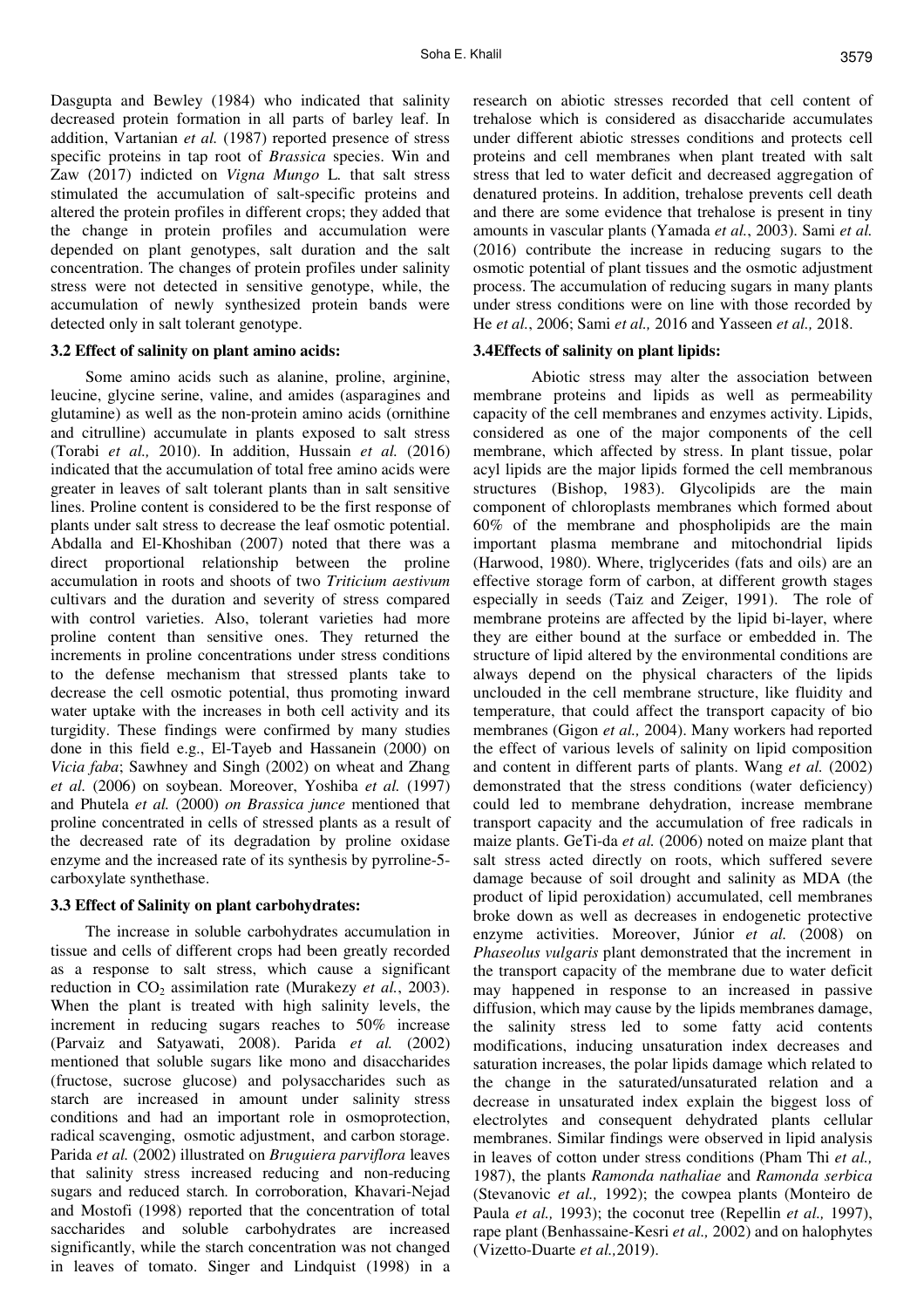#### **Plants tolerance to salt stress**

Plants enhance the metabolism, physiology and morphology of their tissues and organs to increase its yield and productivity at saline conditions. The reactions of the plants to salinity differ significantly according to duration and intensity of stress as well as plant species and according to the various organizational levels and upon its stage of development. Stress resistance in different crops is classified to two groups, which are stress avoidance and tolerance. Stress avoidance in plants is the ability of plant to keep the cellular water potential high in their tissue and organs under stress conditions, science stress tolerance is the ability of the plant to keep their vital functions even when the tissue water potentials is low. Stress tolerance is happened by different cells and tissues by undergoing certain molecular, biochemical and physiological mechanisms that involved accumulation of certain proteins and specific gene expression. While stress avoidance is always happened via morphological modifications, including decreased leaf area reduced stomatal conductance, increased root/shoot ratios and development of extensive root systems (Nagarajan and Nagarajan, 2010).

#### **Biotechnology and abiotic stress**

Great efforts of breeders and plant physiologists during the last 30 years, had concentrated on improving the stress tolerance of some horticultural and agricultural crops. It is obviously that, with the greater world need for food, there is a requiring of immediate improves of the tolerance of many crop plants and to develop more management mechanisms and techniques to maintain food demands at levels near to that needed in spite of limited resources of water and land. Borlaug and Dowswell (2005) stated that the crop production should be doubled to keep food production at levels near to demand, by increasing crop productivity from per hectare or expanding land area for cultivation. Various approaches had been done to improve stress tolerant crops, using modern genetic technics and to improve plant breeding methods. An important approach to improve crop performance and plant resistance is to select gens that have increased yield in dry or salted lands and environments. The technics of gene transfer from more tolerant wild crop plants to the less tolerant plants by using classical genetic methods has a limited success. A partial list for the important traits for plant breeding might include water-use efficiency, hydraulic conductance, waterextraction efficiency, elastic and osmotic adjustments, and modulation of leaf area. For enhance plant tolerance, it is mainly based on the manipulation of genes that maintain and protect the structure and function of cellular components. Present engineering strategies based on the transfer of one or several genes responsible for stress responsive pathways. Although the current efforts are concentrated in improve plant stress tolerance by gene transformation and it has resulted in important achievement (Cherian *et al.*, 2006).

# **Stress alleviation by using organic and soil microbes or bio fertilizers:**

Plants have complex mechanisms to tolerate abiotic stresses caused by various ecological factors, including salinity and drought. Fertilizers are used to improve tolerance of most crops and soil fertility but excess use of inorganic fertilizer in agriculture causes unrecoverable environmental pollution and so many health problems. Inorganic fertilizers are known for their negative environmental effects and their high cost (Morris *et al.,* 2007). In this regard, attempts have recently been made towards the production of high quality nutrient rich fertilizer (Bio and organic fertilizer) to ensure bio-safety. The choices of suitable fertilizer are controlled by different factors such natural conditions, locality, climate, and soil type and their suitability for crops cultivation. The leafy vegetables, cereal crops, and fruits are efficient source of basic nutrients such as phosphorus, nitrogen, potassium, and micronutrients such as magnesium, boron, calcium, and manganese. To eliminate the bad effects of chemical fertilizers on the environment, and human health, recently a new agricultural practice developed known as sustainable agriculture, ecological agriculture or organic agriculture (Chowdhury, 2004). Organic farming is one of most effective strategies that not only ensure biodiversity of soil but also food safety (Khosro and Yousef, 2012). Organic fertilizers are primarily cost effective (Solomon*, et al.,* 2012). Organic fertilizers are the basis of soil fertility. Organic fertilizers are come from living or biological materials. To release the nutrient in the soil from organic fertilizers long time is needed. Organic fertilizers are different forms like: Manure which come from livestock like goats, chickens, and cows. Green manure derived from plants remains, especially different type of legumes. Compost, which obtained from agricultural waste organic material like decomposed waste, corn stalks or straw. Furthermore, bio fertilizers are nonbulky, environment friendly, cost effective that plays important role in plant nutrition (Mahajan *et al.,* 2008). In addition, Bio-fertilizer considered as an alternative to chemical fertilizer to improve crop production and soil fertility in sustainable agriculture. These biological fertilizers could act as the key role that increasing productivity and sustainability of soil protect the environment as eco-friendly for the farmers and cost effective inputs. Production of tolerant crop plants under stress conditions can be also increase by using soil microorganisms (biofertilizers), which seems to be effective on the increasing tolerance of different crop plants under stress conditions. Plant associated microbe (including bacteria and fungi) in the soil alleviate the adverse effects of stresses in a more cost-effective and time sensitive manner. Research directed towards the application of biofertilizers in salt and drought-affected fields, which encourages commercialization of inoculants for stress resistance (Babalola, 2010). Bio-fertilizers are compounds composed of living cells of different types of microorganisms that are able to convert important nutritionally elements from unavailable to available form via different biological mechanisms (Vessey, 2003). Under salinity stress conditions, Bacteria decrease plant salt uptake by altering root structure with extensive rhizosheaths, trapping cations in the exopolysaccharide matrix, and regulating ion transporters. Microorganisms have been known to regulate nutrient imbalance caused by the high accumulation of toxic ion such as Cl<sup>-</sup> and Na<sup>+</sup> ions and increase the mineral nutrient exchange of both micro and macronutrients in plant body. Microbial induced nutrient cycling (mineralization), rhizosphere pH changes (organic acids), and metal chelation (siderophores) which improve plant nutrient availability in the soil (Lugtenberg *et al.,* 2013). Microbes help controlling ion homeostasis and keeping  $K^+/Na^+$  ratios high in shoots by reducing  $Na<sup>+</sup>$  and Cl<sup>-</sup> accumulation in leaves, increasing  $Na<sup>+</sup>$ exclusion by roots, and increasing the activity of high affinity K + transporters. So the use of bio and organic fertilizers seems to be an effective method to increase plant tolerant and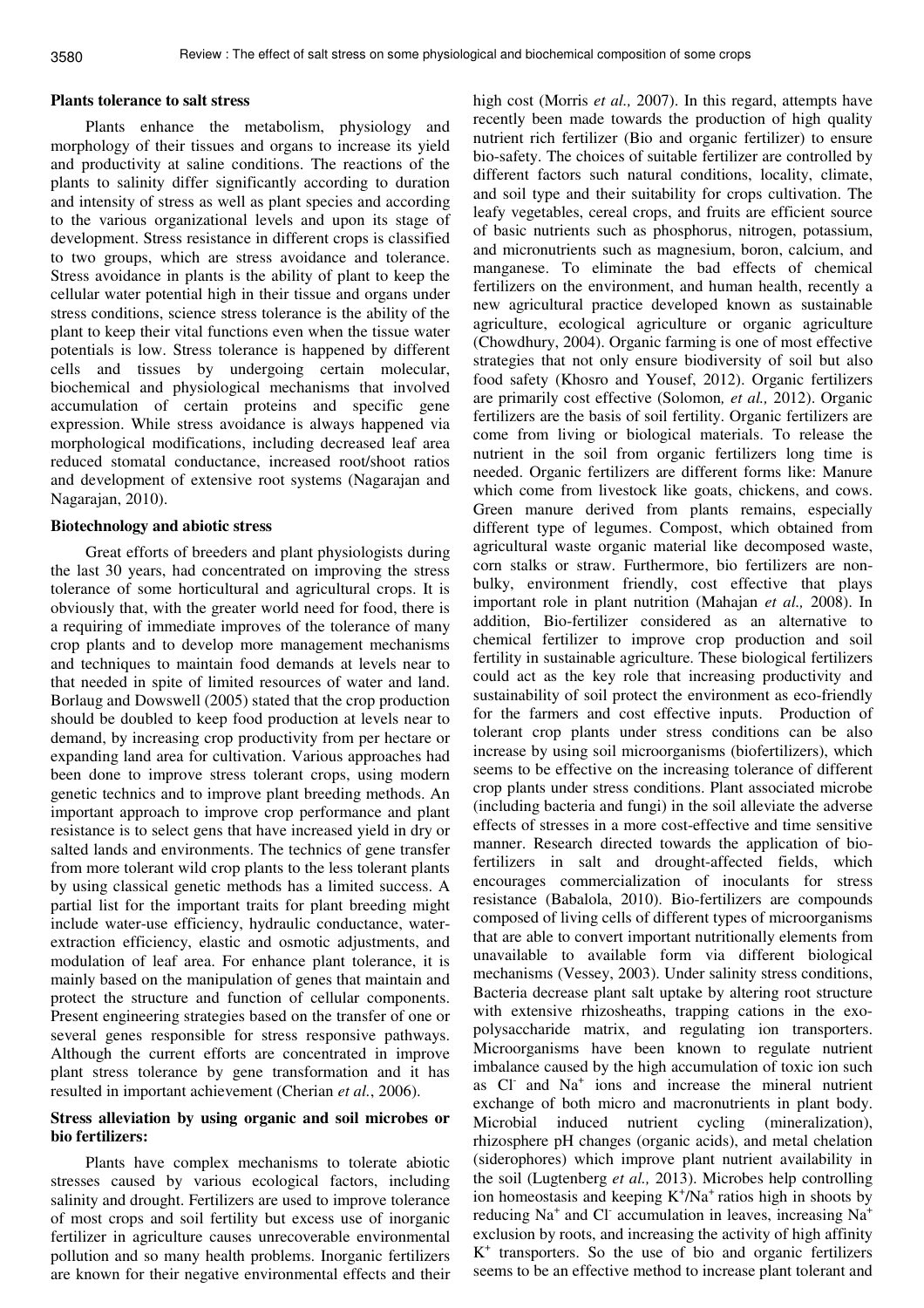alleviate the adverse effects of stresses in a more costeffective, time sensitive manner and without negative environmental effects.

#### **References**

- Abdalla, M.M. and El-Khoshiban, N.H. (2007). The influence of water stress on growth, relative water content, photosynthetic pigments, some metabolic and hormonal contents of two *Triticium aestivum* cultivars. Journal of Applied Sciences Research, 3(12): 2062- 2074.
- Acosta-Motos, J.R.; Díaz-Vivancos, P.; Álvarez, S.; Fernández-García, N.; Sánchez-Blanco, M.J.; Hernández, J.A, 2015 Physiological and biochemical mechanisms of the ornamental *Eugenia myrtifolia* L. plantsfor coping with NaCl stress and recovery. Planta, 242: 829–846.
- Agastian, P.; Kingsley, S. and Vivekanandan, M. (2000). Effect of salinity on photosynthesis and biochemical characteristics in mulberry genotypes. Photosynthetica, 38: 287-290.
- Ahmad, P. and Umar, S. (2012). Oxidative Stress: Role of Antioxidants in Plants, Studium Press, New Delhi, India, 2012.
- Akinci, S. and Lösel D.M. (2009). The soluble sugars determination in *Cucurbitaceae* species under water stress and recovery periods. Adv. Environ. Biol., 3(2): 175-183.
- Akinci, S. and Lösel D.M. (2010). The effects of water stress and recovery periods on soluble sugars and starch content in cucumber cultivars. Fresen. Environ. Bull., 19(2): 164-171.
- Alamgir A.N.M. and Ali, M.Y. (1999). Effect of salinity on leaf pigments, sugar and protein concentrations and chloroplast ATPAase activity of rice (*Oryza sativa L*.). Bangladesh J. Botany, 28: 145-149.
- Álvarez, S. and Sánchez-Blanco, M.J. (2014). Long-term effect of salinity on plant quality, water relations, photosynthetic parameters and ion distribution in Callistemon citrinus. Plant Biol., 16: 757–764.
- Amuthavalli, P. and Sivasankaramoorthy, S. (2012). Effect of salt stress on the growth and photosynthetic pigments ofpigeon pea (*Cajanus cajan*). Journal of Applied Pharmaceutical Science Vol. 2(11): 131-133.
- Ashraf, M. and O'leary, J. (1996). Responses of some newly developed salt-tolerant genotypes of spring wheat to salt stress: 1. Yield components and ion distribution. Journal of Agronomy and Crop Science, 176: 91-101.
- Ashraf, M. and Harris, P.G.C. (2004). Biochemical indicators of salinity tolerance in plant. Plant Science, 166: 3-16.
- Babalola, O.O. (2010). Beneficial bacteria of agricultural importance. Biotechnol. Lett., 32: 1559-1570.
- Barbosa, M.A.M.; Silva, M.L.D.; Viana, G.D.M.; Ferreira, T.R.; Souza, C.L.F.; Lobato, E.M.S. and Lobato, A.K.S. (2015). Beneficial repercussion of silicon (Si) application on photosynthetic pigments in maize plants. Australian journal of crop science AJCS, 9(11): 1113- 1118.
- Bayuelo-Jiménez, J.; Debouck D. and Lynch, J. (2003). Growth, gas exchange, water relations, and ion composition of *Phaseolus* species grown under saline conditions. Field Crops Research, 80: 207-222.
- Behrouz, B.; Ali, M.; Ali, D. and Pooyan, M. (2017). Morphological and anatomical changes in stems of

*Aeluropus littoralis* under salt stress. J Plant Mol Breed, 5(1): 40–48.

- Ben Taarit, M.K.; Msaada, K.; Hosni, M.; Hammami, M.; Kchouk, E. and Marzouk, B. (2009). Plant growth, essential oil yield and composition of sage (*Salvia officinalis* L.) fruits cultivated under salt stress conditions. Ind Crops Prod., 30(3): 333-7.
- Benhassaine-Kesri, G.; Aid, F.; Demandre, C.; Kader, J.C. and Mazliak, P. (2002). Drought stress affects chloroplast lipid metabolism in rape (*Brassica napus*) leaves. *Physiologia Plantarum*, 115: 221–227.
- Bishop, D.G. (1983). Functional role of plant membrane lipids. In: Proceeding of the 6 th Annual Symposium in Botany (January 13–15). Riverside, CA: University of California :81-103.
- Blumwald, E.; Grover, A. and Good, A.G. (2004). Breeding for abiotic stress resistance: challenges and opportunities New directions for a diverse planet, 4th International Crop Science Congress, Brisbane, Australia.
- Borlaug, N.E. and Dowswell, C.R. (2005). Feeding a world of ten billion people: a  $21<sup>st</sup>$  century challenge. In R Tuberosa, RL Phillips, M Gale, eds, Proceedings of the international congress in the wake of the double helix: From the green revolution to the gene revolution, 27–31 May 2003, Bologna, Italy. 3-23.
- Bouwer, H. (2002). Integrated water management for the 21st century: problems and solutions. J. Irrig. Drain. Eng, 28: 193-202.
- Catarina Vizetto-Duarte, C.; Figueiredo, F.; João Rodrigues, M.; Polo, C.; Rešek, E. and Custódio, L. (2019). Sustainable Valorization of Halophytes from the Mediterranean Area: A Comprehensive Evaluation of Their Fatty Acid Profile and Implications for Human and Animal Nutrition, *sustainability,* 11, 2197: 1-11.
- Chaitante, D.; Iorio, D.A.; Maiuro, L. and Scippa, S.G. (2000). Effect of water stress on root meristems in woody and herbaceous plants during the first stage of development. Form, Function and Physiology, 245-258.
- Chaves, M.M.; Maroco, J.P. and Pereira J.S. (2003). Understanding plant response to drought: from genes to the whole plant*.* Functional Plant Biology, 30: 239-264.
- Cherian, S.; Reddy, M. and Ferreira, R. (2006). Transgenic plants with improved dehydration stress tolerance: Progress and future prospects. Biologia Plantarum*,* 50: 481- 495.
- Chinnusamy, V.; Xiong, L. AND Zhu, J. (2005). Use of genetic engineering and molecular biology approaches for crop improvement for stress environments. Abiotic stresses: plant resistance through breeding and molecular approaches. Food Product Press, New York.
- Chowdhury, R. (2004). Effects of chemical fertilizers on the surrounding environment and the alternative to the chemical fertilizers IES- Envis Newsletter. plants. Funct Plant Biol., 35: 141–151.
- Cornic, G.; Le Gouallec, J.L.; Briantais, J.M. and Hodges, M. (1989). Effect of dehydration and high light on photosynthesis of two C3 plants (*Phaseolus vulgaris* L. and *Elatostema repens* (Lour.) Hall f.). Planta, 177: 84- 90.
- De-Pascale, S.; Ruggiero, C.; Barbieri, G. and Maggio, A. (2003). Physiological responses of pepper to salinity and drought. Journal of the American Society for Horticultural Science, 128: 48-54.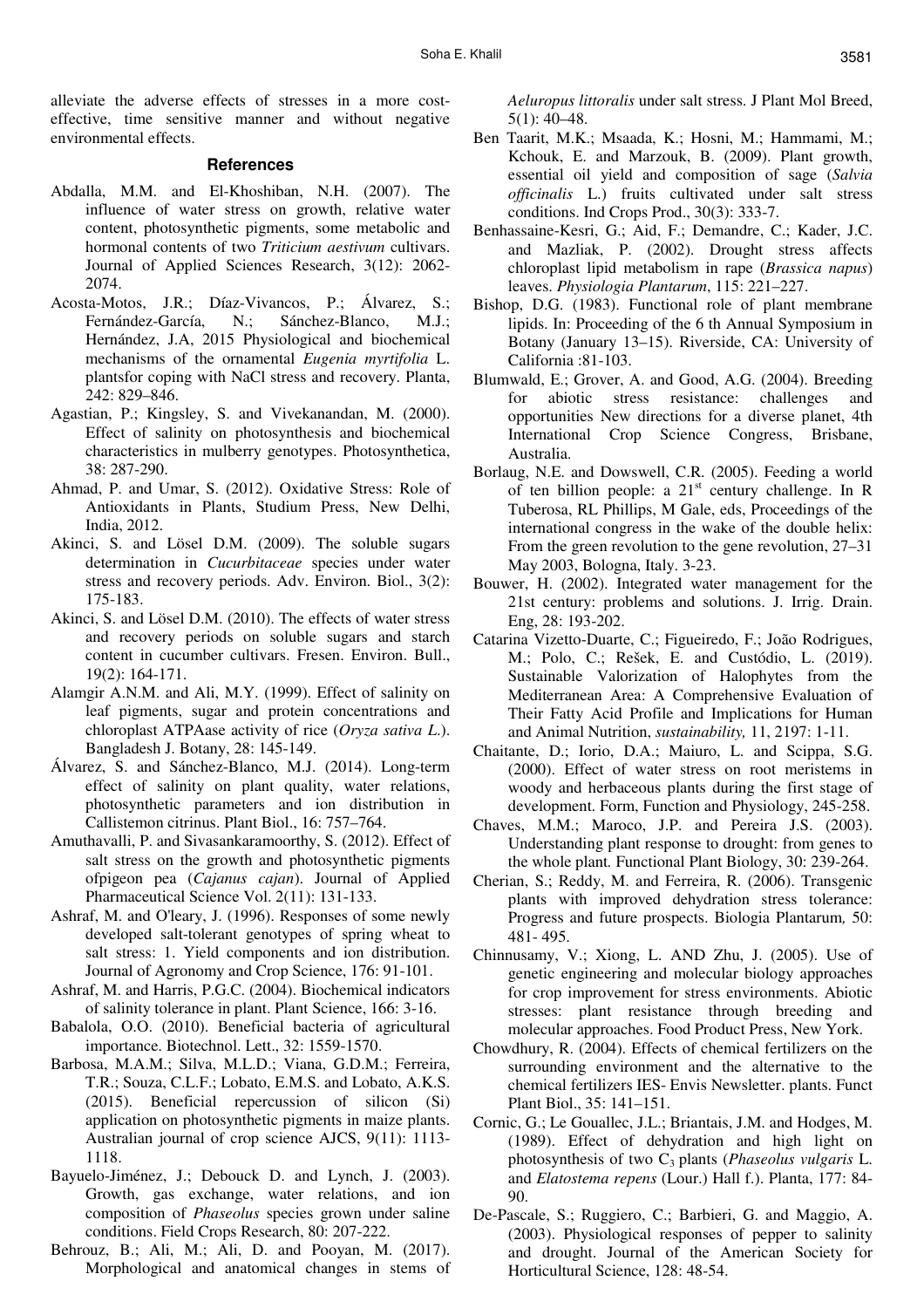- Dubey, R.S. (1999). Protein synthesis by plants under stressful conditions. In Handbook of Plant and Crop Stress (M. Pessarakli, ed.), 2nd Edition, Marcel Dekker, Inc., New York, 365-397.
- El-Tayeb, M.A. and Hassanein, A.M. (2000). Germination, seedling growth, some organic solutes and peroxidase expression of different *Vicia faba* lines as influenced by water stress. *Acta Agronmica Hungerica.,* 48(1): 11-20.
- Evelin, H.; Kapoor, R. and Giri, B. (2009). Arbuscular mycorrhizal fungi in alleviation of salt stress: a review. Annals of Botany, 104(7): 1263-1280.
- Ezz El-Din, A.A.; Aziz, E.E.; Hendawy, S.F. and Omer, E.A. (2009). Response of *Thymus vulgaris* L. to salt stress and alar (B9) in newly reclaimed soil. J Appl Sci Res, 5(12): 2165-70.
- FAO Food and Agriculture Organization of the United Nations, 2012. Management of irrigationinduced induced salt-affected soils. Rome: CISEAU, IPTRID, AGLL and FAO ; 1996. http://www.fao.org (accessed 07 August 2012).
- FAO (2003). Unlocking the water potential of agriculture. Food and Agriculture Organization, United Nation.
- FAO (2008). Global network on integrated soil management for sustainable use of salt-affected soils. http://www.fao.org/ag/agl/agll/spush.
- Farooq, M.; Hussain, M.; Wakeel, A. and Siddique, K.H.M. (2015). Salt stress in maize: effects, resistance mechanisms and management. A review. Agron Sustain Dev, 35: 461–481.
- Fernández-García, N.; Olmos, E.; Bardisi, E.; García-De la Garma, J.; López-Berenguer, C.; Rubio-Asensio, J.S. (2014). Intrinsic water use efficiency controls the adaptation to high salinity in a semi-arid adapted plant, henna (*Lawsonia inermis* L.). J. Plant Physiol., 171: 64– 75.
- Fisarakis, I.; Chartzoulakis, K. and Stavrakas, D. (2001). Response of Sultana vines (*V. vinifera L*.) on six rootstocks to NaCl salinity exposure and recovery. Agricultural Water Management, 51: 13-27.
- Fortunato, A.A.; Rodrigues, F.A. and Nascimento, K.J.T. (2012). Physiological and biochemical aspects of the resistance of banana plants to Fusarium wilt potentiated by silicon. Biochem Cell Biol., 102: 957-966.
- Garsia-Sanchez, F.; Jufon, J.L.; Carvaial, M. and Syverstem, J.P. (2002). Gas exchange, chloropyll and nutrientcontents in relation to Na+and Cl-accumulation in 'Sunburst' mandarin grafted on different rootstocks, Plant Sci., 162: 705-712.
- Ge Ti-da, A.; Fang-gong, S.; Li-ping, B.; Yin-yan, L. and Guang-sheng, Z. (2006). Effects of water stress on the protective enzyme activities and lipid peroxidation in roots and leaves of summer maize. Agricultural Sciences in China, 5(4): 101-105.
- Ghoulam, C.; Foursy, A. and Fares, K. (2002). Effects of salt stress on growth, inorganic ions and proline accumulation in relation to osmotic adjustment in five sugar beet cultivars. Environmental and Experimental Botany, 47: 39-50.
- Gigon, A.S.; Matos, A.D.; Laffray, Y.; Zuily-Fodil, Y. and Pham-Thi, A. (2004). Effect of drought stress on lipid metabolism in the leaves of *Arabidopsis thaliana* (Ecotype Columbia). Annals of Botany, 94: 345–351.
- Gomes, F.P. and Prado, C.H.B.A. (2007). Ecophysiology of coconut palm under water stress. Brazilian Journal of Plant Physiology, 19(4): 377-391, ISSN 1677-0420.
- Gomes, F.P.; Oliva, M.A.; Mielke, M.S.; Almeida, A.A.F. and Leite, H.G. (2006). Photosynthetic irradianceresponse in leaves of dwarf coconut palm (*Cocos nucifera* L. 'nana', Arecaceae): Comparison of three models. *Scientia Horticulturae*, 109(1): 101-105, ISSN 0304-4238.
- Grattan, S. and Grieve, C. (1998). Salinity–mineral nutrient relations in horticultural crops. Scientia Horticulture 78:127-157.
- Gunes, A.; Inal, A.; Adak, M.S.; Bagci, E.G.; Cicek, N. and Eraslan, F. (2008). Effect of drought stress implemented at pre- or post- anthesis stage some physiological as screening criteria in chickpea cultivars. Rus. J. Plant. Physiol., 55: 59–67.
- Guo, J.; Ling, H.; Wu, Q.; Xu, L. and Que, Y. (2014). The choice of reference genes for assessing gene expression in sugarcane under salinity and drought stresses. Scientific Reports 4.
- Harwood, J.L. (1980). Plant acyl lipids. In: P.K. Stumpf, ed. The Biochemistry of Plants, 4:1-55. New York: Academic Press.
- Hasegawa, P.; Bressan, R.; Zhu, J. and Bohnert, H. (2000). Plant cellular and molecular responses to high salinity. Annual Review of Plant Biology, 51: 463-499.
- He, H.; Sun, C.H.; Du, W. and Li, Y. (2006). Effect and evaluation of Entomophthora spp. on controlling *Aphis glycines*. Chinese journal of oil crop science, 28:76-78.
- Hossain, M.M.; Lam, H.M. and Zhang, J. (2015). Responses in gas exchange and water status between droughttolerant and -susceptible soybean genotypes with ABA application. Crop J., 3: 500–506.
- Hussein, A.F.; Sayed, A.V.; Jahanfar, D.; Amir, H.S. and Mohammad, A.K. (2009). Medicinal and aromatic plants farming under drought conditions. Journal of Horticulture and Forestry, 1(6): 086-092.
- Hussain, K.; Majeed, A.; Nawaz, K.H.; Khizar, H.B. and Nisar, M.F. (2009). Effect of different levels of salinity on growth and ion contents of black seeds (*Nigella sativa* L.). Curr Res J Biol Sci., 1(3): 135-8.
- Hussain, M.I.; Angeliki, D.L.; Farooq, M.; Nikoloudakis, N. and Khalid, N. (2016). Salt and drought stresses in safflower: a review. Agron. Sustain 36(4): 2-31.
- Iyengar, E. and Reddy, M. (1996). Photosynthesis in highly salt tolerant plants. Handbook of photosynthesis. Marshal Dekar, Baten Rose, USA pp: 897-909.
- Jabeen, N. and Ahmad, R. (2012). Improvement in growth and leaf water relation parameters of sunflower and safflower plants with foliar application of nutrient solutions under salt stress. Pak J Bot., 44: 1341-1345.
- Jiménez-Casas, M. (2009). Effects of NaCl on growth and physiology of *Pinus leiophylla* seedlings, PhD thesis Department of Renewable Resources, University of Alberta, Edmonton, Alberta. pp: 218.
- Jose, R.A.; Ortuño, M.F.; Bernal-Vicente, A.; Diaz-Vivancos, P.; Sanchez-Blanco, M.J and Jose, Hernandez A. (2017). Plant Responses to Salt Stress: Adaptive Mechanisms. Agronomy, 7(18): 1-38.
- Júnior, R.R.M.; Oliveira, M.S.C.; Baccache, M.A. and de Paula, F.M. (2008). Effects of water deficit and rehydration on the polar lipid and membranes resistance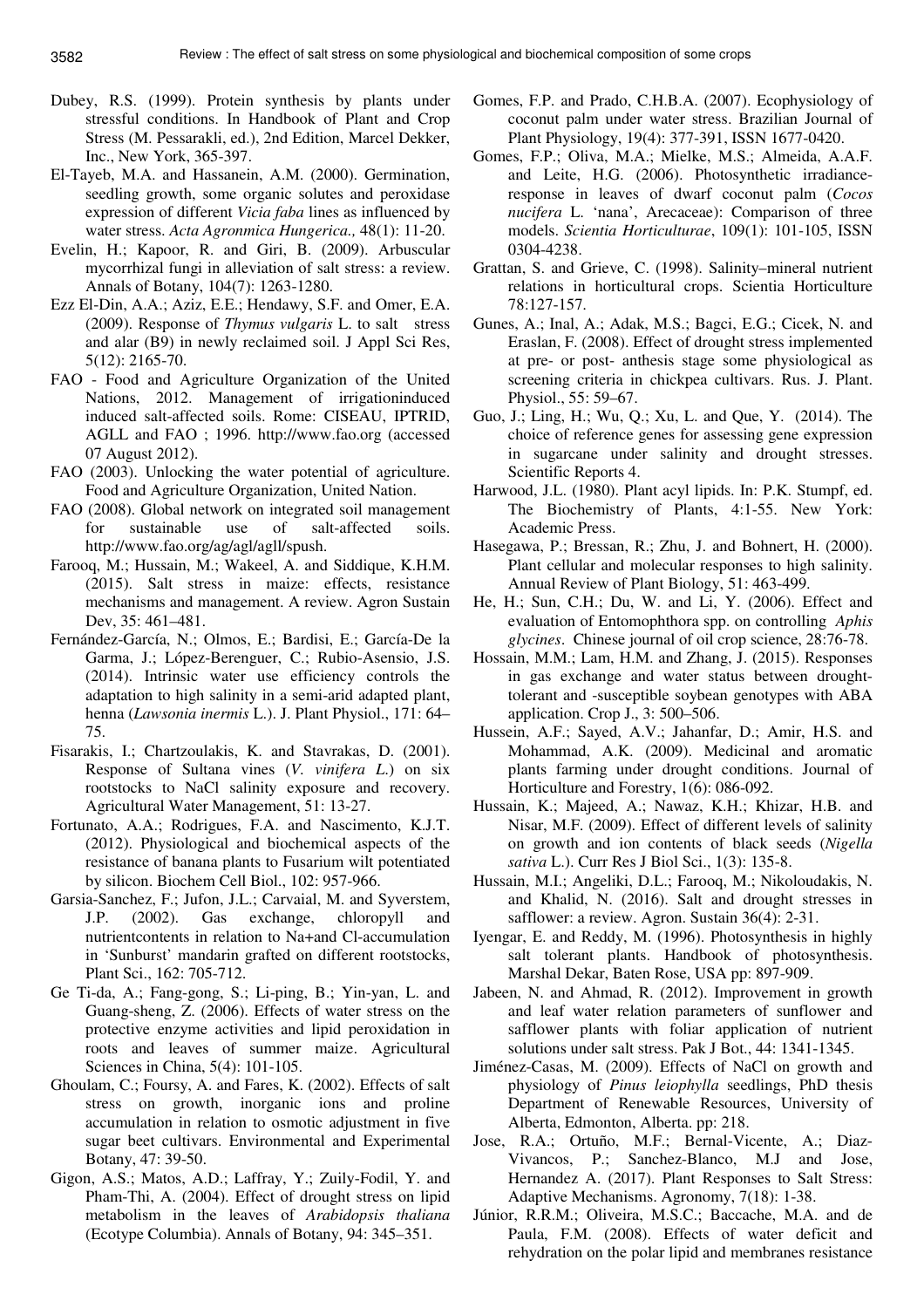leaves of *Phaseolus vulgaris* L. cv. Pérola Braz. arch. Biol. Technol., 51(2): 41-46.

- Katerji, N.; Van Hoorn, J.; Hamdy, A.; Mastrorilli, M. and Karzel, E. (1997). Osmotic adjustment of sugar beets in response to soil salinity and its influence on stomatal conductance, growth and yield. Agricultural Water Management, 34: 57-69.
- Kaya, C.; Kirnak, H. and Higgs, D. (2001). Enhancement of growth and normal growth parameters by foliar application of potassium and phosphorus in tomato cultivars grown at high(NaCl) salinity. Journal of Plant Nutrition, 24: 357-367.
- Kelij, S. (2013). Anatomic and metabolic changes of lignindeposition during various developmental stages inhalophyte (*Aeluropus littoralis* Parl.). PhD *Thesis*, Kharazmi University, Tehran, Iran.
- Kennedy, B. and De Filippis, L. (1999). Physiological and oxidative response to NaCl of the salt tolerant *Grevillea ilicifolia* and the salt sensitive *Grevillea arenaria*. Journal of plant physiology 155:746-754.
- Khalil, S.E. and Abdel-Salam, A.N. (2015). Effect of biofertilizers on growth, yield, water relations, photosynthetic pigments and carbohydrates contents of *Origanum vulgare* L. plants grown under water stress conditions. American- Eurasian Journal of Sustainable agriculture, 9(4): 60-73.
- Khalil, S.E. (2016). Alleviating Salt Stress in Thymus capitatus plant using plant growth-promoting bacteria (PGPR). International Journal of Chem.Tech Research, 9(9): 140-155.
- Khan, A.J.; Hassan, S.; Tariq, M. and Khan, T. (2001). Haploidy breeding and mutagenesis for drought tolerance in wheat. Euphytica, 120: 409-414.
- Khavari-Nejad, R. and Mostofi, Y. (1998). Effects of NaCl on photosynthetic pigments saccharides, and chloroplast ultra-structure in leaves of tomato cultivars. Photosynthetica, 35: 151-154.
- Khodadad, M. (2011). An evaluation of safflower genotypes (*Carthamus tinctorius* L.), seed germination and seedling characters in salt stressconditions. Afr J Agric Res, 6(7):1667–1672.
- Khosro, M. and Yousef, S. (2012). Bacterial bio-fertilizers for sustainable crop production: A review APRN Journal of Agricultural and Biological Science. 7(5):237-308.
- Kshamata, G.; Laura, J.W. and Alan, T. (2005). LEA proteins prevent protein aggregation due to water stress. *Biochem. J.,* 388: 151–157 (Printed in Great Britain).
- Kumar, V.; Shriram, V.; Kishor, P.B.K.; Jawali, N. and Shitole, M.G. (2010). Enhanced proline accumulation and salt stress tolerance of transgenic indica rice by over-expressing P5CSF129A gene. Plant Biotechnol. Rep., 4: 37–48.
- Kusaka, M.; Lalusin, A.G. and Fujimura, T. (2005). The maintenance of growth and turgor in pearl millet (*Pennisetum glaucum* L. Leeke) cultivars with different root structures and osmo-regulation under drought stress. Plant Science, 168: 1–14.
- Laraus, J. (2004). The problems of sustainable water use in the Mediterranean and research requirements for agriculture. Ann. Appl. Biol., 144(3): 259–272.
- Longstreth, D.J. and Nobel, P.S. (1979). Salinity effects of leaf anatomy. Plant Physiol., 63: 700–703.
- Lu, C.; Qiu, N.; Lu, Q.; Wang, B. and Kuang, T. (2002). Does salt stress lead to increased susceptibility of photosystem II to photo inhibition and changes in photosynthetic pigment composition in halophyte *Suaeda salsa* grown outdoors. Plant Science, 163:1063- 1068.
- Lu, C. and Vonshak, A. (1999). Photoinhibition in outdoor Spirulinaplatensis cultures assessed by polyphasic chlorophyll fluorescence transients. Journal of Applied Phycology, 11: 355-359.
- Lugtenberg, B.J.; Malfanova, N.; Kamilova, F. and Berg, G. (2013). Plant growth promotion by microbes. Mol. Microb. Ecol. Rhizosphere, 1 (2): 559–573.
- Mahajan, R.; Gupta, D. and Sharma, R. (2008). Biofertilizers-A way to sustainable agriculture. Agrobios Newsletter, 6: 36-37.
- Mansour, M.M.F. and Ali, E.F. (2017). Evaluation of proline functions in saline conditions. Phytochemistry 140: 52– 68.
- Massaci, A.; Nabiev, S.M.; Pietrosant, L.; Nematov, S.K.; Chernikova, T.N.; Thor, K. and Leipner, J. (2008). Response of the photosynthetic apparatus of cotton (*Gossypium hirsutum*) to the onset of drought stress under field conditions studied by gasexchange analysis and chlorophyll fluorescence imaging. Plant Physiology and Biochemistry, 46(2): 189-195.
- Meloni, D.A.; Oliva, A.A.; Martinez, Z.A. and Cambraia, J. (2003). Photosynthesis and activity of superoxide dismutase,peroxidase and glutathione reductase in cotton under salt stress, Environ. Exp. Bot. 49: 69-76.
- Moinuddin, C.K. and Chopra, R.K. (2004). Osmotic adjustment in chickpea in relation to seed yield and yield parameters. *Crop Sci*., 44: 449-455.
- Monteiro de Paula, F.; Pham Thi, A.T.; Zuily, F.Y.; Ferrari-Iliou, R.; Vieira da Silva, J. and Mazliak, P. (1993). Effect of water stress on the biosynthesis and degradation of polyunsaturated lipid molecular species in leaves of *Vigna unguiculata.* Plant Physiology and Biochemistry, 31: 707–715*.*
- Morris, M.; Kelly, V.A.; Kopicki, R.J. and Byerlee, D. (2007). Fertilizer Use in African Agriculture: Lessons Learned and Good Practice Guidelines. Washington, DC: The World Bank. The Rain Forest Area of Nigeria. Applied Tropical Agriculture 5: 20-23.
- Munns, R. (2002). Comparative physiology of salt and water stress. Plant Cell Environ., 25(2): 239–250.
- Munns, R. and Tester, M. (2008). Mechanisms of salinity tolerance. Annu. Rev. Plant Biol., 59: 651-681.
- Murakezy, P.; Nagy, Z.; Duhazé, C.; Bouchereau, A. and Tuba, Z. (2003). Seasonal changes in the levels of compatible osmolytes in three halophytic species of inland saline vegetation in Hungary. Journal of Plant Physiology, 160: 395-401.
- Najar, R.; Aydi, S.; Sassi-Aydi, S.; Abdennabi, Z.A. and Abdelly, C. (2019). Effect of salt stress on photosynthesis and chlorophyll fluorescence in *Medicago truncatula.* Official Journal of the Societa Botanica Italiana, 153(1): 88-97.
- Nagarajan, S. and Nagarajan, S. (2010). Abiotic stress adaptation in plants. Physiological, molecular and genomic foundation (Eds. Pareek, A., Sopory, S. K., Bohnert, H. I, Govindjee). pp. 1-11. Springer, The Netherlands.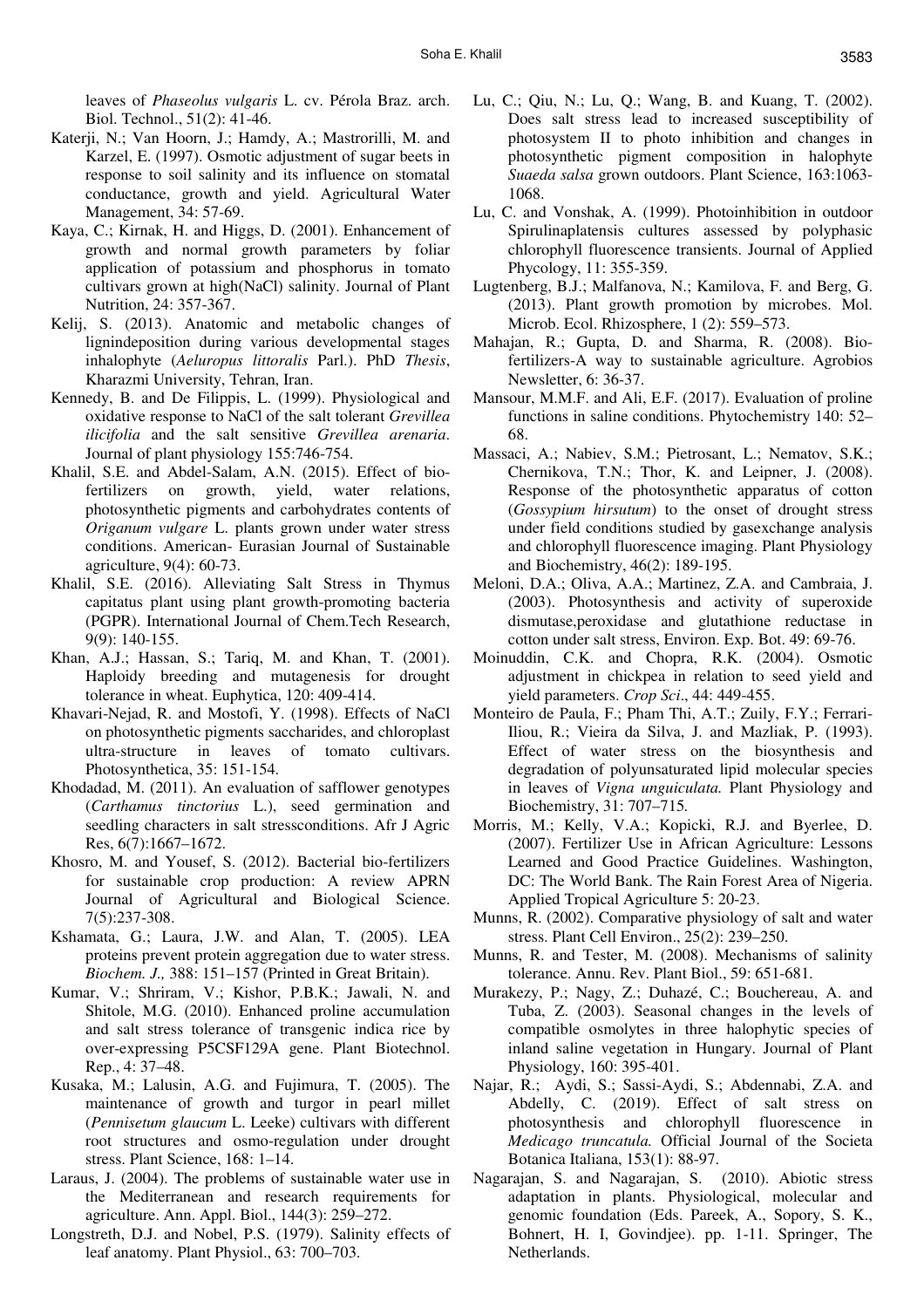- Najaphy, A.; Khamssi N.N.; Mostafaie, A. and Mirzaee, H. (2010). Effect of progressive water deficit stress on proline accumulation and protein profiles of leaves in chickpea. African Journal of Biotechnology, 9(42): 7033-7036.
- Navarro, A.; Bañón, S.; Olmos, E. and Sánchez-Blanco, M.J. (2007). Effects of sodium chloride on water potential components, hydraulic conductivity, gas exchange and leaf ultrastructure of Arbutus unedo plants. Plant Sci., 172: 473–480.
- Naz, N.; Hameed, M.; Nawaz, T.; Batool, R.; Ashraf, M.; Ahmad, F. and Ruby, T. (2013). Structural adaptations in thedesert halophyte *Aeluropus lagopoides* (L.) Trin. ex Thw. under high salinity. J Biol Res Thessalon, 19: 150-164.
- Nounjan, N.; Chansongkrow, P.; Charoensawan, V. and Jonaliza, L. (2018). High Performance of Photosynthesis and Osmotic Adjustment Are Associated With Salt Tolerance Ability in Rice Carrying Drought Tolerance QTL: Physiological and Co-expression Network Analysis. Front Plant Sci., 9: 1- 15.
- Omami, N.E. (2005). Response of amaranth to salinity stress.235p, Thesis (Ph.D.). University of Pretoria etd. Pretoria. South Africa.
- Parida, A.; Das, A. and Das, P. (2002). NaCl stress causes changes in photosynthetic pigments, proteins, and other metabolic components in the leaves of a true mangrove*, Bruguiera parviflora*, in hydroponic cultures. Journal of Plant Biology, 45: 28-36.
- Parvaiz, A. and Satyawati, S. (2008). Salt stress and phytobiochemical responses of plants-a review. Plant Soil and Environment, 54: 89-96.
- Pham-Thi, A.T.; Borrel-Flood, C.; Vieira da Silva, J.; Justin, P. and Mazliak, A.M. (1987). Effects of drought on [1- 14C]-oleic and [1-14C]-linoleic acid desaturation in cotton leaves. Physiologia Plantarum, 69:147–150.
- Phutela, A.; Jain, V.; Dhawan K. and Nainawatee, H.S. (2000). Proline metoblism under water stress in the leaves and roots of *Brassica junce* cultivars differing in drought tolerance. J. Plant Biochemistry and Biotechnology, 9: 35-39.
- Qados, A.M.A. (2011). Effect of salt stress on plant growth and metabolism of bean plant *Vicia faba* (L.). J Saudi Soc Agric Sci, 10(1): 7–15.
- Rahneshan, Z.; Fasibi, F. and Moghadam, A. (2018). Effects of salinity stress on some growth, physiological, biochemical parameters and nutrients in two pistachio (*Pistacia vera* L.) rootstocks. Journal of Plant Interactions, 13(1):73-82.
- Repellin, A.; Pham-Thi, A.T.; Tashakorie, A.; Sahsah, Y.C. and Zuily-Fodil, D.Y. (1997). Leaf membrane lipids and drought tolerance in young coconut palms (*Cocos nucifera* L.). European Journal of Agronomy, 6: 25–33.
- Romero-Aranda, R.; Soria, T. and Cuartero, J. (2001). Tomato plant-water uptake and plant-water relationships under saline growth conditions. Plant Science, 160: 265-272.
- Romero-Aranda, R., Moya, J.L., Tadeo, F.R., Legaz, F., Primo-Millo, E., Talon, M. 1998. Physiological and anatomicaldisturbances induced by chloride salts in sensitive and tolerant citrus: Beneficial and detrimental effects of cations. Plant Cell Environ., 21: 1243–1253.
- Ruiz-Sánchez, M.C.; Domingo, R.; Torrecillas, A.; Pérez-Pastor, A., 2000. Water stress preconditioning to improve drought resistance in young apricot plants. Plant Sci., 156, 245–251.
- Said-Al Ahl, H.A.H. and Mahmoud, A.A. (2010). Effect of zinc and/or iron foliar application on growth and essential oil of sweet basil (*Ocimum basilicum* L.) under salt stress. Ozean J Appl Sci., 3(1):97-111.
- Sami, F.; Yusuf, M.; Faizan, M.; Faraz, A. and Hayat, S. (2016). Role of sugars under abiotic stress. Plant Physiol Biochem, 109: 54-61.
- Savvas, D. and Lenz, F. (2000). Effects of NaCl or nutrientinduced salinity on growth, yield, and composition of eggplants grown in rock wool. Scientia Horticulturae 84: 37-47.
- Sawhney, V. and Singh, D.P. (2002). Effect of chemical desiccation at the post-anthesis stage on some physiological and biochemical changes in the flag leaf of contrasting wheat genotypes. Field Crops Research, 77: 1-6.
- Sayed, S.A. and Gadallah, M.A.A. (2014). Effects of silicon on *Zea mays* plants exposed to water and oxygen deficiency. Russ J Plant Physiol., 61: 460-466.
- Schulze, E.D. (1986). Carbon dioxide and water vapor exchange in response to drought in the atmosphere and in the soil. Ann. Rev. Plant Physiol., 37: 247-274.
- Shannon, M.C.; Grieve, C.M. and Francois, L.E. (1994). Whole-plant response to salinity. Plant-environmental interactions. New York, Marcel-Decker: 199-244.
- Sheffield, J.; Wood, E.F. and Roderick, M.L. (2012). Little change in global drought over the past 60 years. Nature, 491: 435–438.
- Siddiqi, E.H.; Ashraf, M.; Al-Qurainy, F. and Akram, N.A. (2011). Salt-induced modulation in inorganic nutrients, antioxidant enzymes, proline content and seed oil composition in safflower (*Carthamus tinctorius* L.). J Sci Food Agric, 91(15): 2785–2793.
- Silva, E.N.; Ribeiro, R.V.; Ferreira-Silva, S.L.; Viégas, R.A. and Silveira, J.A.G. (2010). Comparative effects of salinity and water stress on photosynthesis, water relations and growth of *Jatropha curcas* plants. Journal of Arid Environments, 74(10): 1-8, ISSN 0140-1963.
- Silva, E.N.; Ferreira-Silva, S.L.; Viégas, R.A. and Silveira, J.A.G. (2010b). The role of organic and inorganic solutes in the osmotic adjustment of drought-stressed *Jatropha curcas* plants. Environmental and Experimental Botany, 69(3): 279–285, ISSN 0098- 8472.
- Silvera, J.A.G.; Melo, A.R.B.; Viegas, R.A. and Oliveira, J.T. (2001). Salinity-induced effects on nitrogen assimilation related to growth in cowpea plants. Environ. Exp. Bot., 46: 171-179.
- Singer, M. and Lindquist, S. (1998). Multiple effects of trehalose on protein folding *in vitro* and *in vivo*. Molecular Cell, 1: 639-648.
- Sohan, D.; Jasoni, R. and Zajicek, J. (1999). Plant–water relations of NaCl and calcium-treated sunflower plants. Environmental and Experimental Botany, 42:105-111.
- Solomon, W.G.O.; Ndana, R.W. and Abdulrahim, Y. (2012). The Comparative study of the effect of organic manure cow dung and inorganic fertilizer NPK on the growth rate of maize (*Zea mays* L.). International Research Journal of Agricultural Science and Soil Science, 2: 516-519.